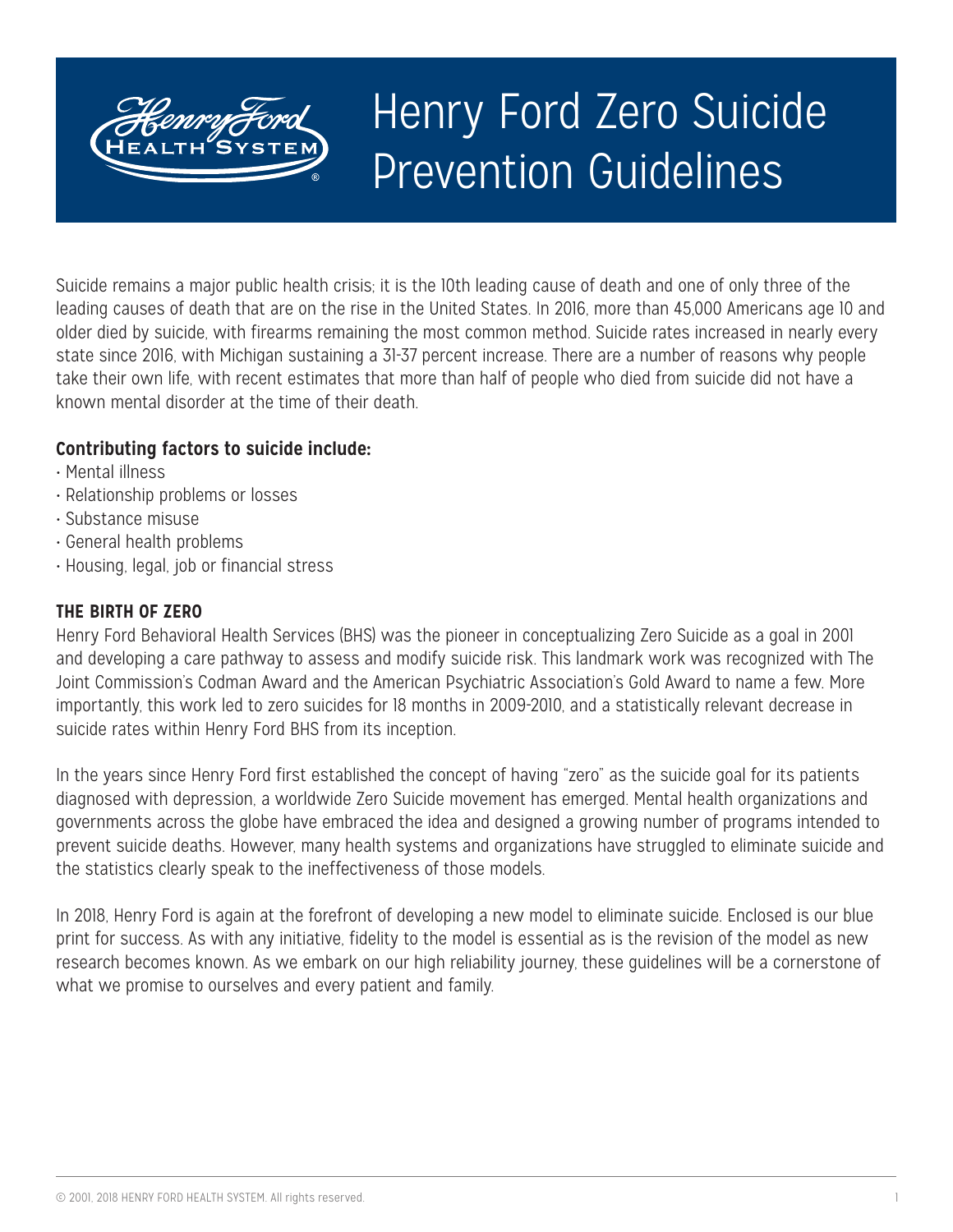## **TABLE OF CONTENTS**

| Risk Factor Stratification and Interventions ___________________________________                   | $\overline{4}$  |
|----------------------------------------------------------------------------------------------------|-----------------|
|                                                                                                    | 6               |
|                                                                                                    |                 |
|                                                                                                    | $8 - 8$         |
|                                                                                                    | 8               |
|                                                                                                    | 9               |
|                                                                                                    |                 |
|                                                                                                    | 12              |
|                                                                                                    | $\frac{13}{15}$ |
| Appendix 3: Understanding and Helping Someone Who is Suicidal brochure _________________________16 |                 |
| Appendix 4: Suicide: Tips for Parents brochure __________________________________                  | 18              |
|                                                                                                    | 19              |
|                                                                                                    | 20              |
| Appendix 7: Caring/Comfort Card for Recently Discharged Hospital Patients                          | 22              |
| Appendix 8: Caring/Comfort Cards for Outpatient Care                                               | 23              |

© 2001, 2018 HENRY FORD HEALTH SYSTEM. All rights reserved.

The Henry Ford Zero Suicide Guidelines are the property of Henry Ford Health System in Detroit, Michigan. They may be reproduced with written permission. For more information or questions about this information, contact Henry Ford Behavioral Health Services at:

Cathrine Frank, M.D. Chair, Henry Ford Department of Psychiatry Phone: (313) 874-6887 Email: cfrank4@hfhs.org Web: henryford.com/ZeroSuicide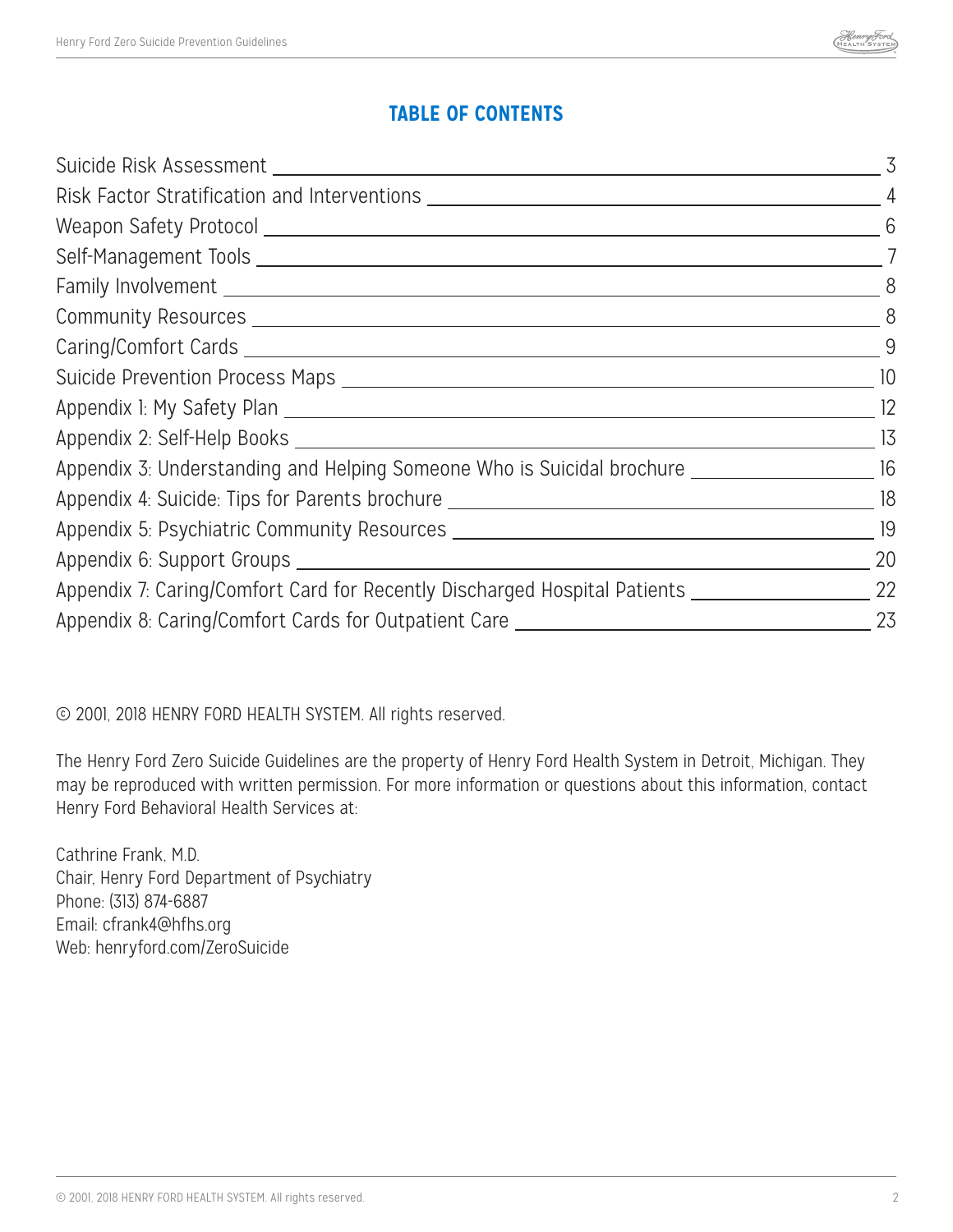

## **SUICIDE RISK ASSESSMENT**

One of the cornerstones of Henry Ford's Zero Suicide Model is that clinicians cannot predict suicide, but they can and must assess suicide. Each assessment leads to determining risk factors and the modification of those risk factors leads to a reduction in suicide risk and rates. Key tenets of our model include:

- Every patient must be assessed for suicide risk at every encounter. Clinicians are often adept at assessing suicide risk at intake and then may not thoroughly evaluate risk again unless the patient professes to suicidal thoughts, plan, or intent.
- Suicidal ideation, or lack thereof, is not a valid predictor of suicide. Suicidal ideation, plan, and intent, are risk factors but there are many others that are of equal importance including hopelessness, anhedonia, and chronic pain to name a few.
- Modifications of risk lead to elimination of suicide. The results of the risk assessment drive clinical innovations that are structured to modify the risk factors.
- When Zero Suicide debuted in 2001, BHS divided risk into high, moderate, and low. Our revised guidelines have four levels of risk: acute, high, moderate, and low. Of note, there is no category of "no risk" as every patient who comes to a mental health facility by definition has risk of suicide.
- Access to an array of intensity of care: inpatient, partial hospitalization, IOP, and outpatient are essential interventions to modify suicide risk. In the outpatient arena, the risk level determines how quickly the patient must be evaluated by a psychiatrist: same day for acute risk, within 48 hours if high risk, within a week if moderate risk.
- Modifications or innovations to change risk must be evidence-based; this is the case in both psychotherapy as well as psychopharmacology. The two major psychotherapies that the literature supports to modify suicide risk are CBT and DBT. Staff must be trained and proficient in these modalities.
- Weapon removal is essential particularly firearms and stashes of medications to overdose. Availability of lethal weapons increase suicide risk.
- Family involvement is essential to modify suicide risk. Families often are the eyes and ears of patient wellness as well as decompensation. Families/significant others must be allies in Zero Suicide.
- Self-management tools to support the patient on his or her path to wellness and the development of increased coping strategies is essential to modify suicide risk. A Safety Plan is one essential element of self-management. A new format for the Safety Plan is enclosed.
- Community involvement is another element to help support the patient and family between appointments and allow the patient to develop support systems outside of the therapy session and their home. Such interventions can be one tool to modify social factors including isolation.
- Comfort or caring cards are one of the best-researched and effective strategies that inpatient as well as outpatient facilities can use to reduce suicide risk during times that patients are statistically at risk: the 7-30 days post inpatient discharge and following missed outpatient appointments.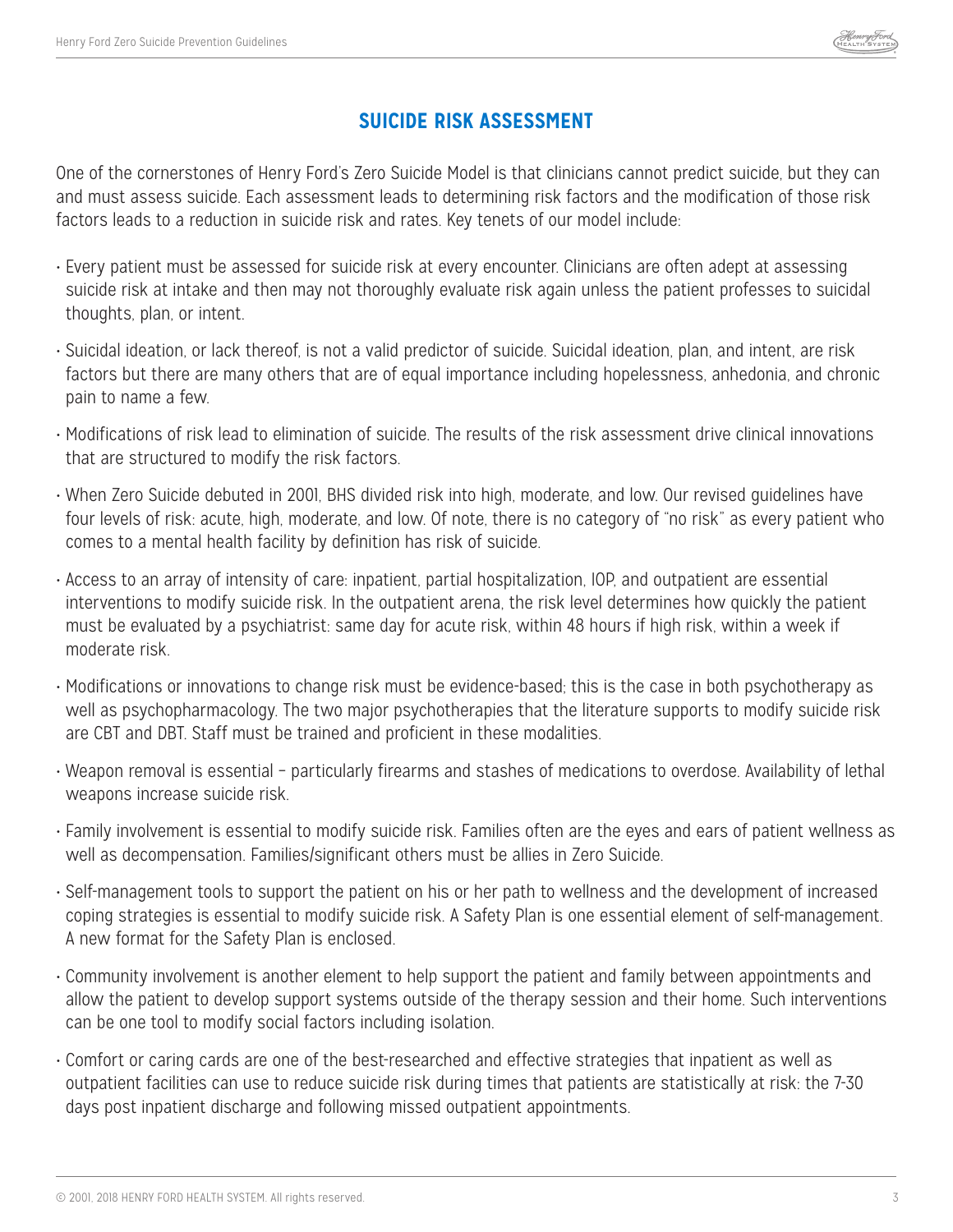

## **RISK FACTOR STRATIFICATION AND INTERVENTIONS**

At each patient encounter, an assessment of risk and protective factors must be completed. The risk assessment dictates the strategies to modify risk.

#### **ACUTE RISK:**

- Severe depression
- Current mania
- Current psychosis
- Current intoxication with alcohol or substances
- Suicidal plan
- Suicidal intent
- History of suicide attempt in the last 30 days
- Severe anhedonia
- Hopelessness
- PHQ-9 Question #9 with response of 2 or 3.

#### **HIGH RISK:**

- Moderate depression
- History of suicide attempt in the last year
- Alcohol abuse/substance abuse within the last month
- Severe anxiety/panic
- Acute stressor; particularly real or perceived loss
- Impulsivity (particularly in teens and young adults)
- Chronic non-lethal self-injury
- Global insomnia
- Opiate abuse within the last year
- Inpatient psychiatric care in last year
- Mental health emergency room visit within last three months

### **MODERATE RISK:**

- Mild depression
- Current hypomania
- Drug use disorder within the last five years
- Moderate anxiety/panic
- Suicidal ideation
- History of suicide attempts (more than one year ago)
- Family history of suicide
- Chronic severe pain
- Transgender
- Military veteran
- Current eating disorder
- Traumatic brain injury within the last year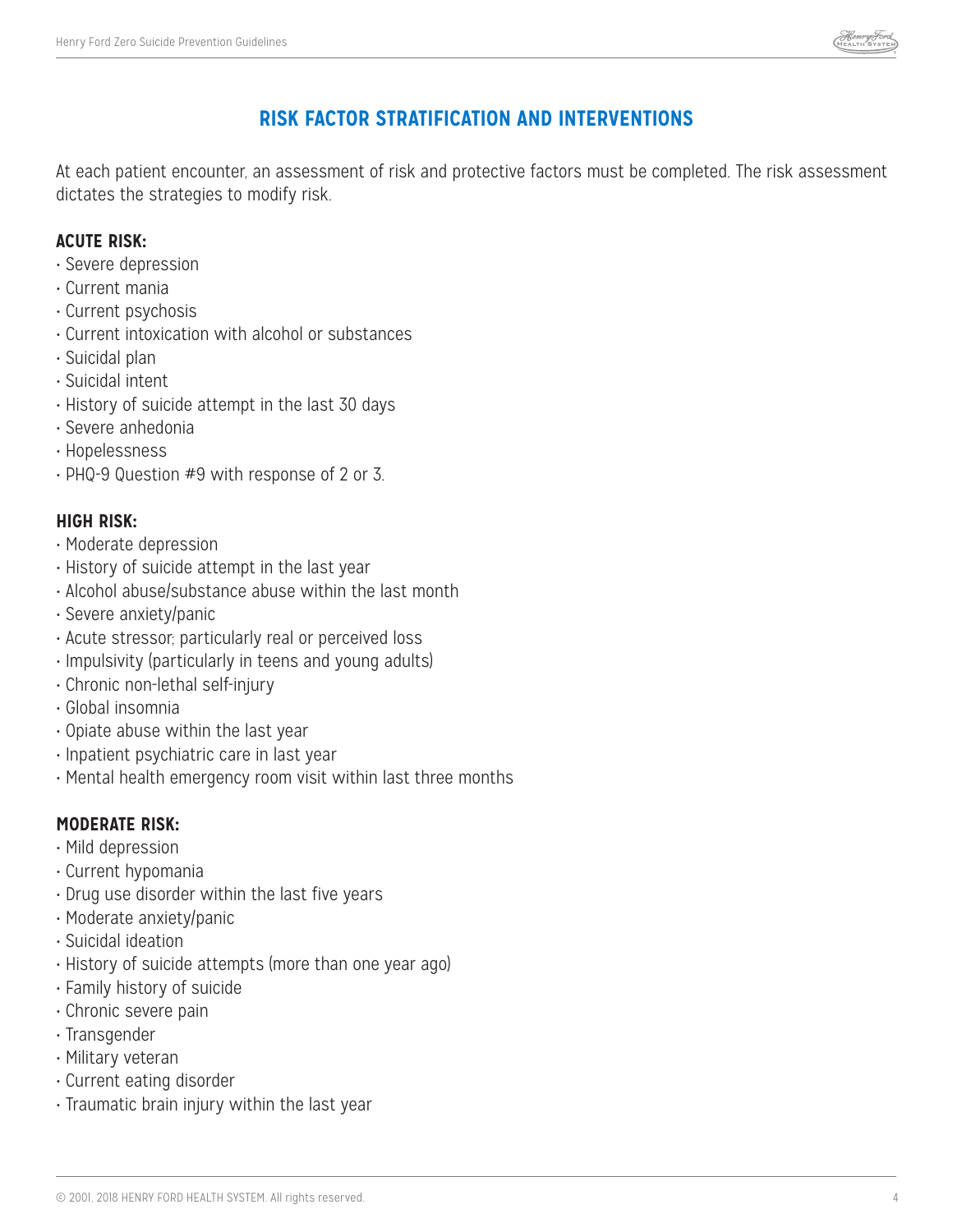

#### **LOW RISK:**

- Anxiety disorder (not moderate or severe)
- Depressive disorder, in remission
- Bipolar disorder, in remission
- Psychotic disorder, in remission
- Any other mental health or personality disorder

#### **PROTECTIVE FACTORS:**

- Safety Plan
- Access to psychiatric care
- Reasons for living:
	- Family: Responsibility to and would not abandon Spiritual beliefs
	-
	- Parenthood, especially for mothers Relationship with treatment team
	-
	-
- 
- Coping skills Presence of supports
	-
- Individual meaning of suicide Fear of suicide, death, and dying
- No acceptable method available Belief that suicide is immoral or will be punished

### **INTERVENTIONS TO MODIFY RISK**

Risk determines the treatment intervention:

- Level of care: IPD, PHP, IOP, OPD
- Somatic treatments (medication, ECT, TMS)
- Psychotherapy: must be evidence-based, particularly CBT and DBT
- Remove weapons from the home
- Involve family: this must always be considered
- Community referrals
- Self-management tools

Risk determines the timeliness and access to care. This includes not only access to a medical psychiatric provider (psychiatrist or APP) but also to a psychotherapist. Any patient with acute, high, or moderate risk should have a psychotherapist involved in their care or documentation as to why such treatment is either not recommended or refused.

#### **OUTPATIENT TREATMENT PROTOCOL**

#### **Suicide risk mandates a psychiatric evaluation:**

- Same day if acute risk
- Within 48 hours if high risk
- Within seven days if moderate risk with anxiety disorders or mood or psychotic disorders not in remission
- If low risk, timing of psychiatric evaluation relates to patient's current needs and response to treatment
- If a patient is in treatment with a psychiatrist or APP already, the patient's frequency of contact should be dictated by a change in risk level as well as response to treatment
- A patient who comes to BHS for the first time or for any patient under the care of a BHS therapist, must be referred to a psychiatrist or APP based on risk level assigned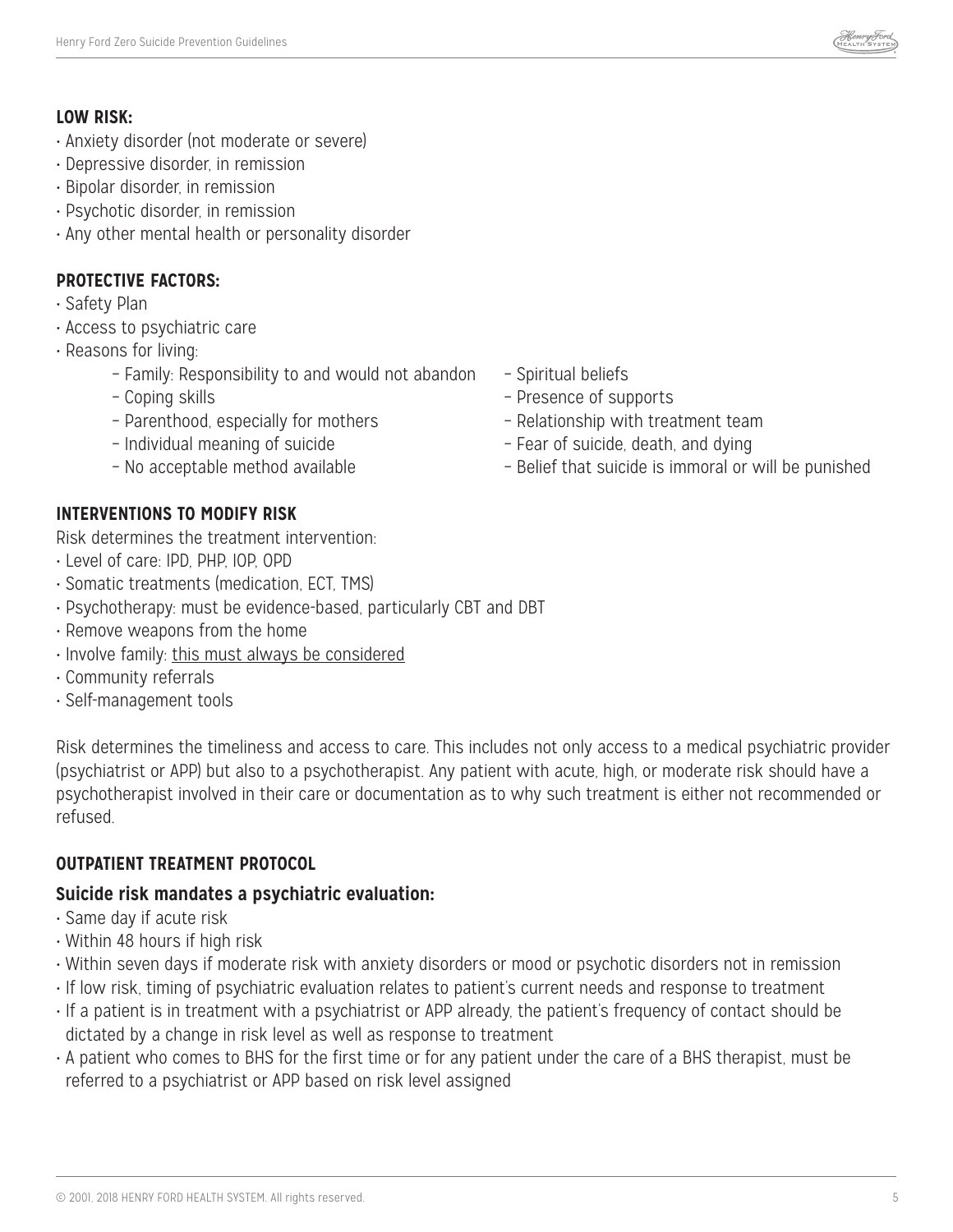

#### **Suicide risk mandates a psychotherapy referral:**

- Same day if **acute risk**; appointment within 72 hours
- Same day if **high risk**; appointment within five days
- Same day if **moderate risk** with anxiety disorders or mood or psychotic disorders not in remission; appointment within seven days
- If **low risk** referral or need for ongoing psychotherapy relates to patient's current needs and response to treatment
- If a patient is in treatment with a psychotherapist, the patient's frequency of contact should be dictated by a change in risk level as well as response to treatment

## **WEAPON SAFETY PROTOCOL**

#### **1. Complete Risk Assessment at the initial evaluation and at all subsequent encounters.**

• Protocol will be initiated for **all** patients regardless of assigned risk factor

#### **2. Identify if weapons are in the home**

- Obtain patient's agreement to identify all weapons (firearms and stashes of medications) and agree to their removal
- Have patient identify a support person with correct phone number and address
- Have patient sign a release form allowing you to contact the support person

#### **3. Establish individual Safety Plan**

- IF THE PATIENT **AGREES** TO WEAPON REMOVAL:
- Contact support person with patient in the room to implement plan for weapons removal
- Secure agreement of support person to call back the same day that weapons have been safely removed
- Instruct support person to speak directly with therapist/provider or call after hours psychiatry number <insert number> to confirm removal
- Return of weapons or ammunition to the home is never recommended.
- Do not direct patients or the support person to bring any weapons to BHS sites.

#### IF THE PATIENT **DOES NOT AGREE** TO WEAPON REMOVAL:

- If patient refuses removal of weapons, but agrees to allow communication with a support person, educate the support person regarding the risks of weapon availability and the need to continue to encourage the patient to allow weapon removal.
- If patient refuses removal of weapons, and does not agree to allow communication with a support person, educate the patient regarding the risk of suicide with weapon availability. Ensure that weapon removal is discussed at every encounter and the content of the conversation is documented.
- **4. Re-evaluate risk at each meeting.** Always document all of the above in the patient record.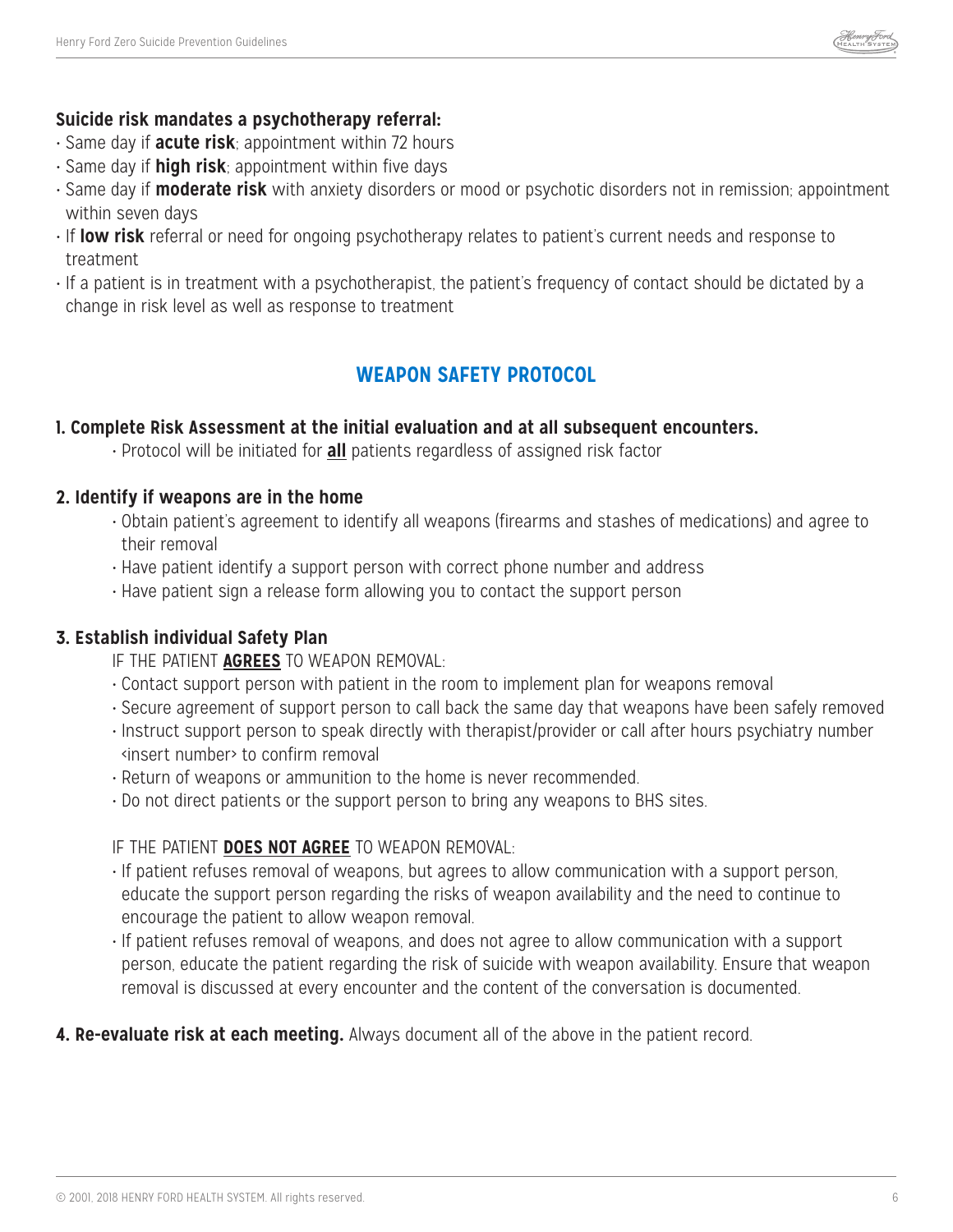

## **SELF-MANAGEMENT TOOLS**

#### **RATIONALE:**

Patients with chronic as well as acute mental illness need information to become effective managers of their own health. Patients must take better care of themselves to keep their chronic illnesses under control, and need to be trained in proven methods of minimizing complications, symptoms, and disability. Effective self-management means more than telling patients what to do. It means giving patients a central role in determining their care, one that fosters a sense of responsibility for their own health.

Using a collaborative approach, health care providers and patients must work together to define problems, set priorities, establish goals, create treatment plans and solve problems along the way. Self-management support is not didactic patient education, finger wagging, lecturing, or waiting for patients to ask for help. In order to meet this need, it is essential for patients to have the following:

- Information about suicide
- Information regarding their mental disorder
- A variety of self-management tools that allow them to learn in a variety of formats (e.g. websites, books, and community self-help groups). This allows patients to learn in a format that is best for them.
- Introduction to a cognitive problem solving approach.

#### **PROTOCOL:**

- 1. Self-management strategies should be discussed during the NPE as well as during subsequent sessions. A Safety Plan is an essential self-help management strategy. (SEE APPENDIX 1)
- 2. Patients should be given the handout: "If you are thinking about suicide….read this first." Handout available at: https://www.metanoia.org/suicide/
- 3. The patient should be given a list of books regarding their illness that may be beneficial to them. (SEE APPENDIX 2)
- 4. All patients should be introduced to basic cognitive problems solving strategies. DBT strategies to focus on in the moment of crisis should include:
	- a. Core Mindfulness: wise mind, nonjudgmental stance, urge surfing, observe, describe, effectiveness
	- b. Emotion Regulation: check the facts, opposite action, reduce vulnerabilities, cope ahead
	- c. Distress Tolerance: tip, stop, distract, self soothe, focus on cons, radical acceptance, improve
	- d. Interpersonal Effectiveness: dialectical thinking, attending to relationships, maintaining self-respect
- 5. Strategies may be as simple as:
	- a. Identify the problem
	- b. List all the possible solutions
	- c. Pick one solution
	- d. Try it for at least two weeks
	- e. If it does not work, try another
	- f. If that does not work, find a resource and discuss with your doctor or therapist.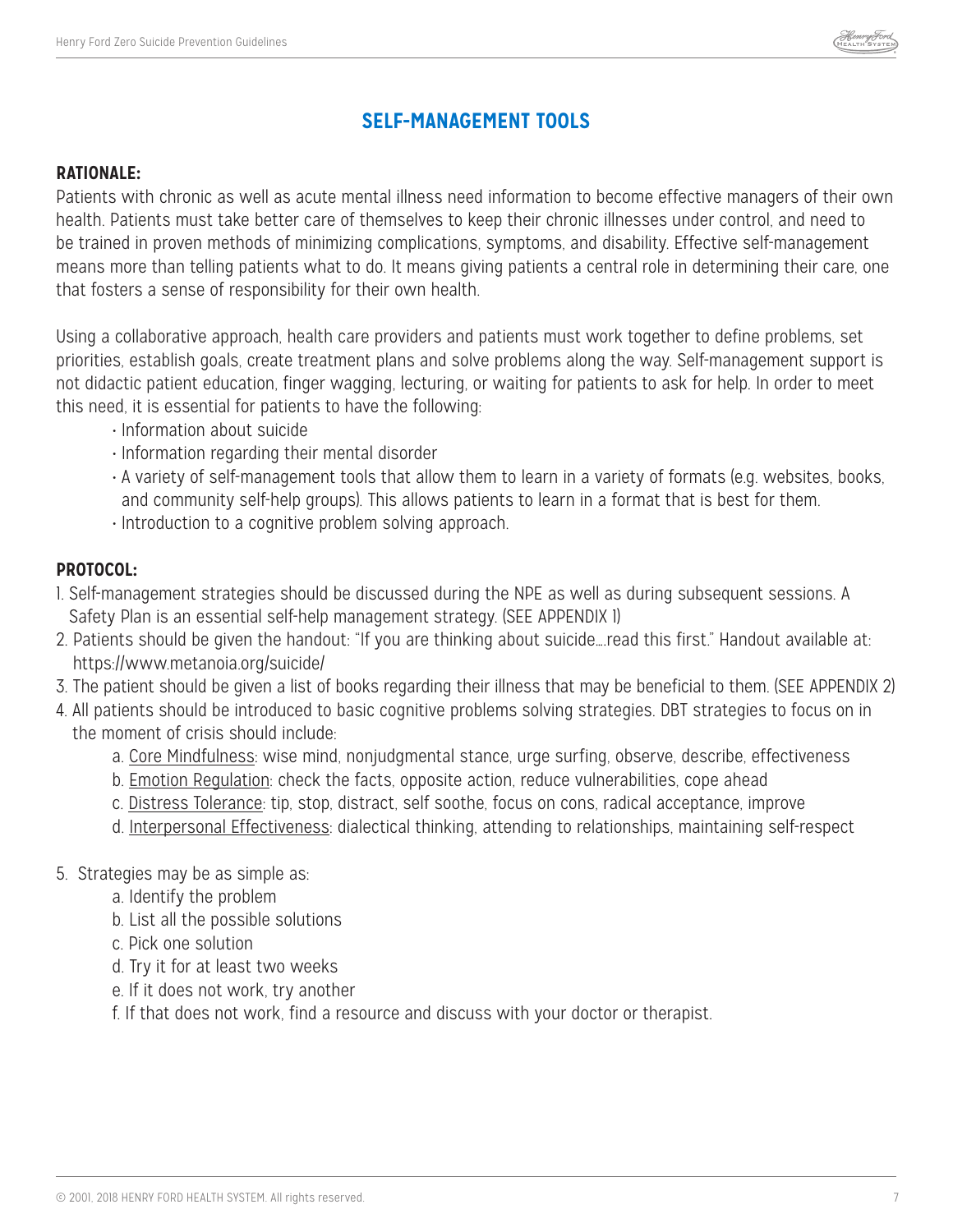

## **FAMILY INVOLVEMENT**

#### **RATIONALE:**

Clinicians are poor predictors of suicide risk. Recent research demonstrated in multiple studies that suicidal ideation alone is not a reliable basis for suicide risk determination. As such, collateral data from family/significant others may aid the clinician in determining acute as well as chronic suicide risk. In addition, family support to the mentally ill can be therapeutic. Lastly, involvement of family/significant others may potentially lessen claims of malpractice.

#### **PROTOCOL:**

- 1. A request for family/significant other involvement should be made any time an individual is an acute, high, or moderate suicide risk. Such involvement is also a helpful adjunct in patients who are deemed to be low risk.
- 2. The clinician should obtain informed consent in the form of a patient signature on the "Authorization to Release Medical Information".
- 3. Patient refusal of family/significant other involvement must be documented in the medical record.
- 4. All communication with family/significant others, in person or by telephone must be documented in the medical record.
- 5. Family/significant other should be given the handout, "Understanding and Helping Someone Who is Suicidal" for adult family patients, and "Suicide: Tips for Parents" for children and adolescent families. (SEE APPENDICES 3 AND 4)
- 6. The discussion of family involvement should be an ongoing process, and a part of documented therapy encounters. This is imperative in an acute or moderate risk patient who refuses family/significant other involvement, as each session should document the issue and its outcome. In addition, in those patients who grant informed consent, the clinician and patient should continue to actively discuss the benefit of family involvement in subsequent sessions.

## **COMMUNITY RESOURCES AND SUPPORT**

#### **RATIONALE:**

Referrals or linkages between Henry Ford BHS and community resources are crucial to the success of chronic as well as acute mental health care. Such referrals serve as adjuncts to treatment with research to suggest that they improve patient care and outcomes. The referrals also play an active role in supporting patient selfmanagement.

#### **PROTOCOL:**

- 1. At the new patient evaluation (NPE) and at subsequent sessions, patients with any risk for suicide should be given the handout regarding community support groups that service the area in which they live or work. (SEE APPENDICES 5 AND 6)
- 2. Help the patient identify the group and location most appropriate for them. If appropriate, have the patient contact the group by phone from your office.
- 3. Identify barriers/challenges to the patient utilizing the community support.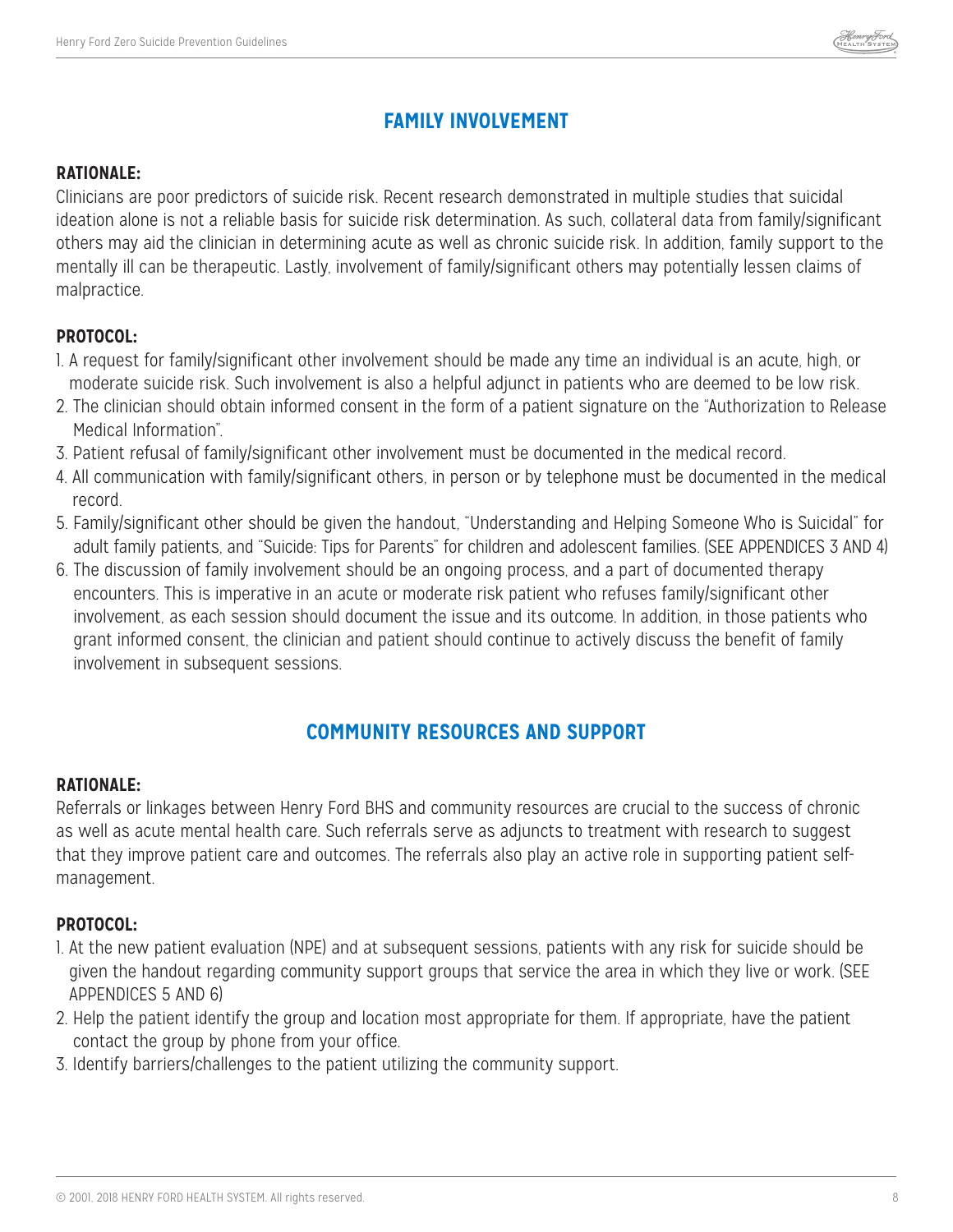

## **CARING/COMFORT CARDS**

#### **RATIONALE:**

Studies have demonstrated that caring cards are an effective strategy in the risk reduction of suicide. This simple and low cost strategy has been replicated in more than 11 well controlled studies.

#### **PROTOCOL:**

- Caring cards must be sent to all patients discharged from our inpatient and residential units on the day of discharge (SEE APPENDIX 7)
- Caring cards should be sent to patients in outpatient care:
	- At time of the first missed appointment
	- At any time a patient is considered an acute risk
	- At time of noncompliance with treatment.
	- (SEE APPENDIX 8)

**Original Study:** Motto, J. A., & Bostrom, A. G. A randomized controlled trial of postcrisis suicide prevention. *Psychiatric Services.* 2001; 52(6), 828-833.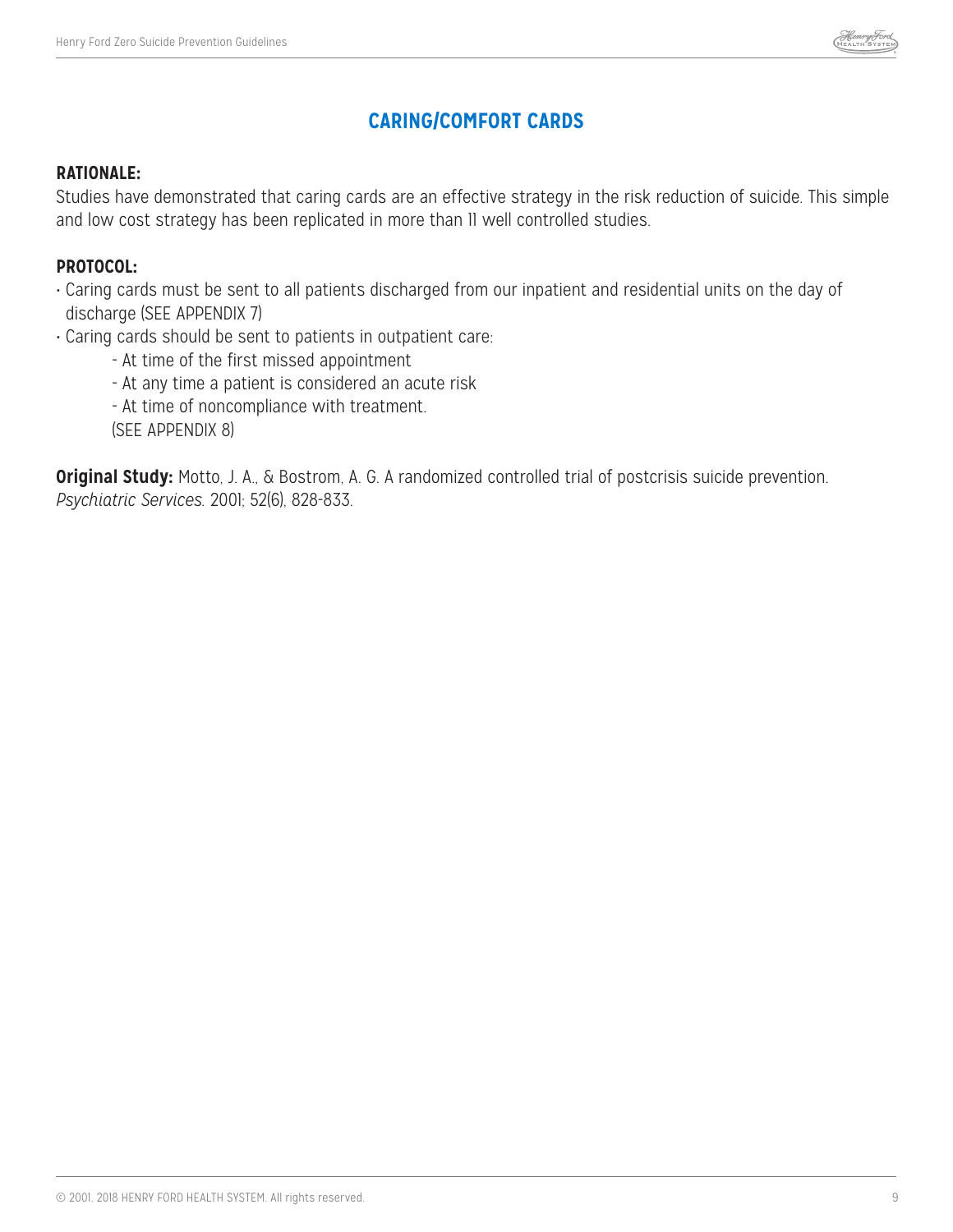## **SUICIDE PREVENTION GUIDELINE PROCESS MAP**

The following process map highlights our Zero Suicide Model as it relates to our ambulatory clinics. The flow highlights the determination of various levels of suicide risk and the interventions mandated within a specified time frame to modify suicide risk with the goal to decrease suicidal behavior and thoughts.

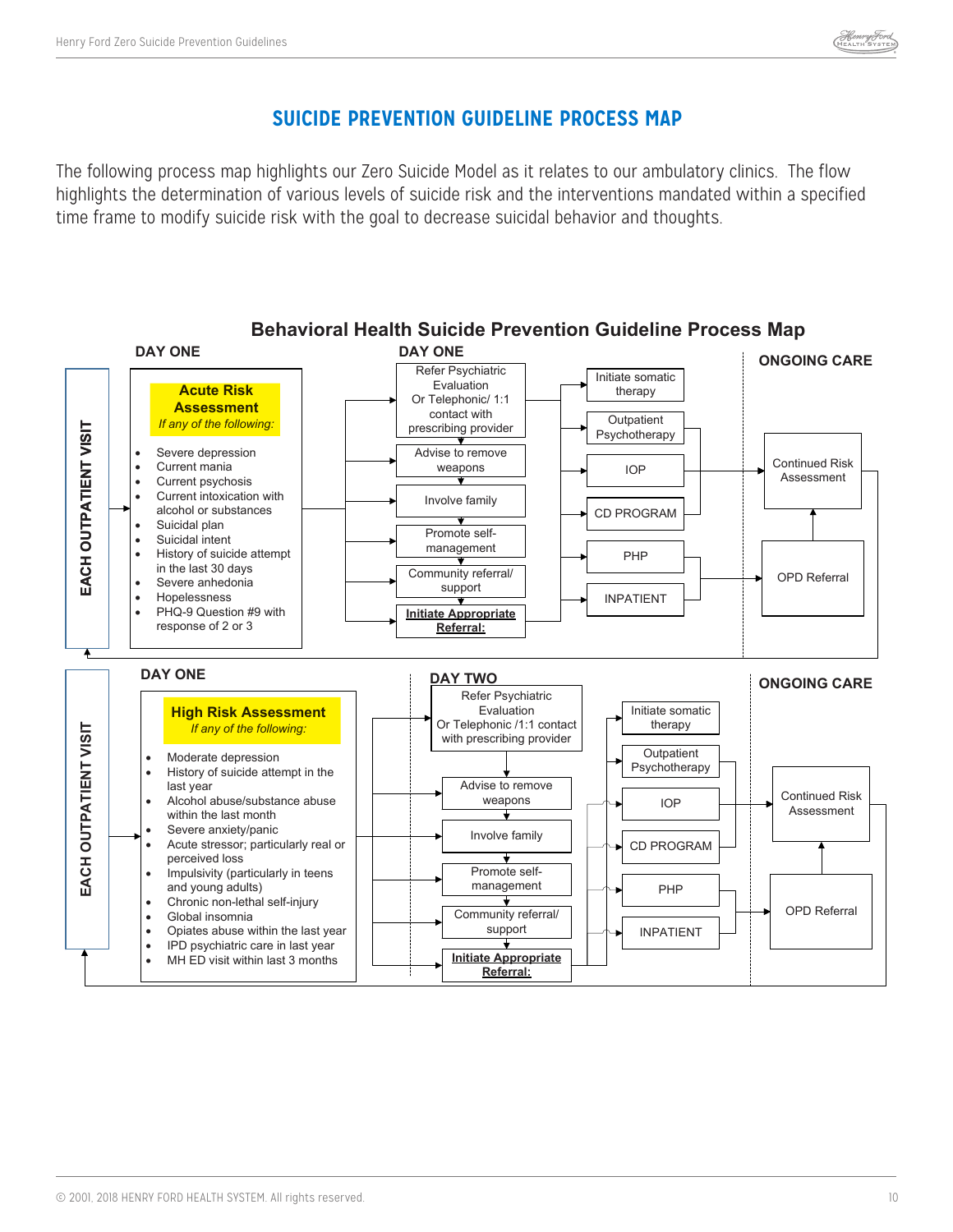

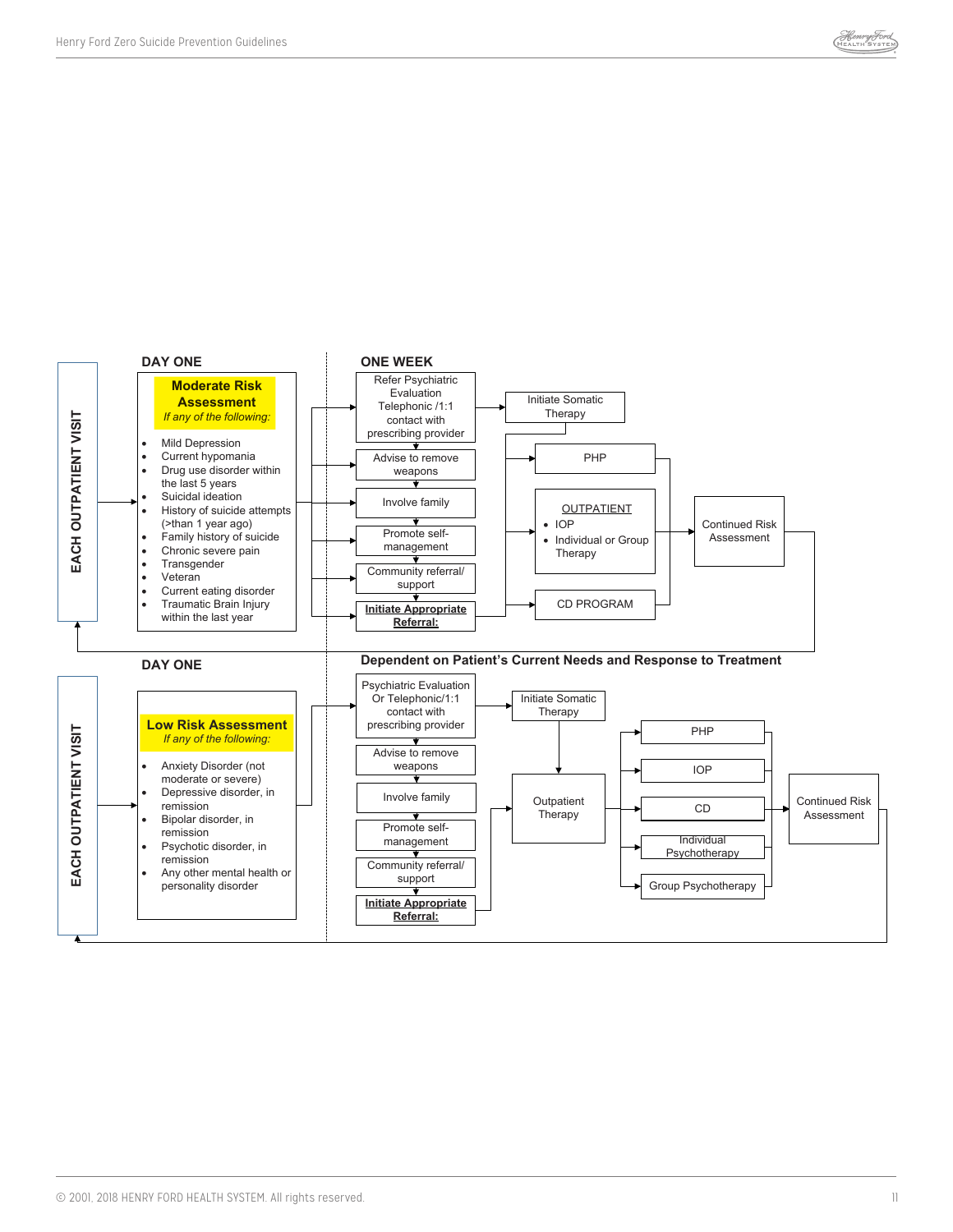

## **Appendix 1: Patient Safety Plan**

## **MY SAFETY PLAN**

**FIRST STEP:** Recognize my warning signs of a crisis developing (such as suicidal thoughts, destructive behavior, low mood). My warning signs are:

| <u>.</u>                       |  |
|--------------------------------|--|
| $\overline{\phantom{a}}$<br>J. |  |
|                                |  |

**SECOND STEP:** Things I can do to feel better? What helps me soothe myself? (such as exercise, listening to music, journaling, watching TV) 1.

| . .                  |  |
|----------------------|--|
| <u>.</u>             |  |
| $\overline{ }$<br>J. |  |
|                      |  |

**THIRD STEP:** What are my important reasons to live?

| <u>_</u>                      |  |
|-------------------------------|--|
| $\overline{\phantom{a}}$<br>◡ |  |

**FOURTH STEP:** Positive things that I can focus on right now (such as a nice memory, something positive that happened, something good in my life, people who care about me):

| <u>.</u> |  |
|----------|--|
| $\sim$   |  |
|          |  |

FIFTH STEP: If these coping strategies do not work, who can I contact?

| $\sim$<br><u>_</u> | ,我们就会不会不会。""我们,我们就会不会不会不会。""我们,我们就会不会不会不会不会。""我们,我们就会不会不会不会。""我们,我们就会不会不会不会。""我们 |
|--------------------|----------------------------------------------------------------------------------|
| $\rightarrow$<br>◡ |                                                                                  |
|                    |                                                                                  |

**SIXTH STEP:** If these calls do not help, who should I contact?

1. My therapist:

2. My psychiatrist:

3. Suicide prevention Hotline: 1-800-273-(TALK) 8255

w

**SEVENTH STEP:** If the above steps are not helpful and I feel I may take my life, I will call 9-1-1 or go to the nearest emergency room.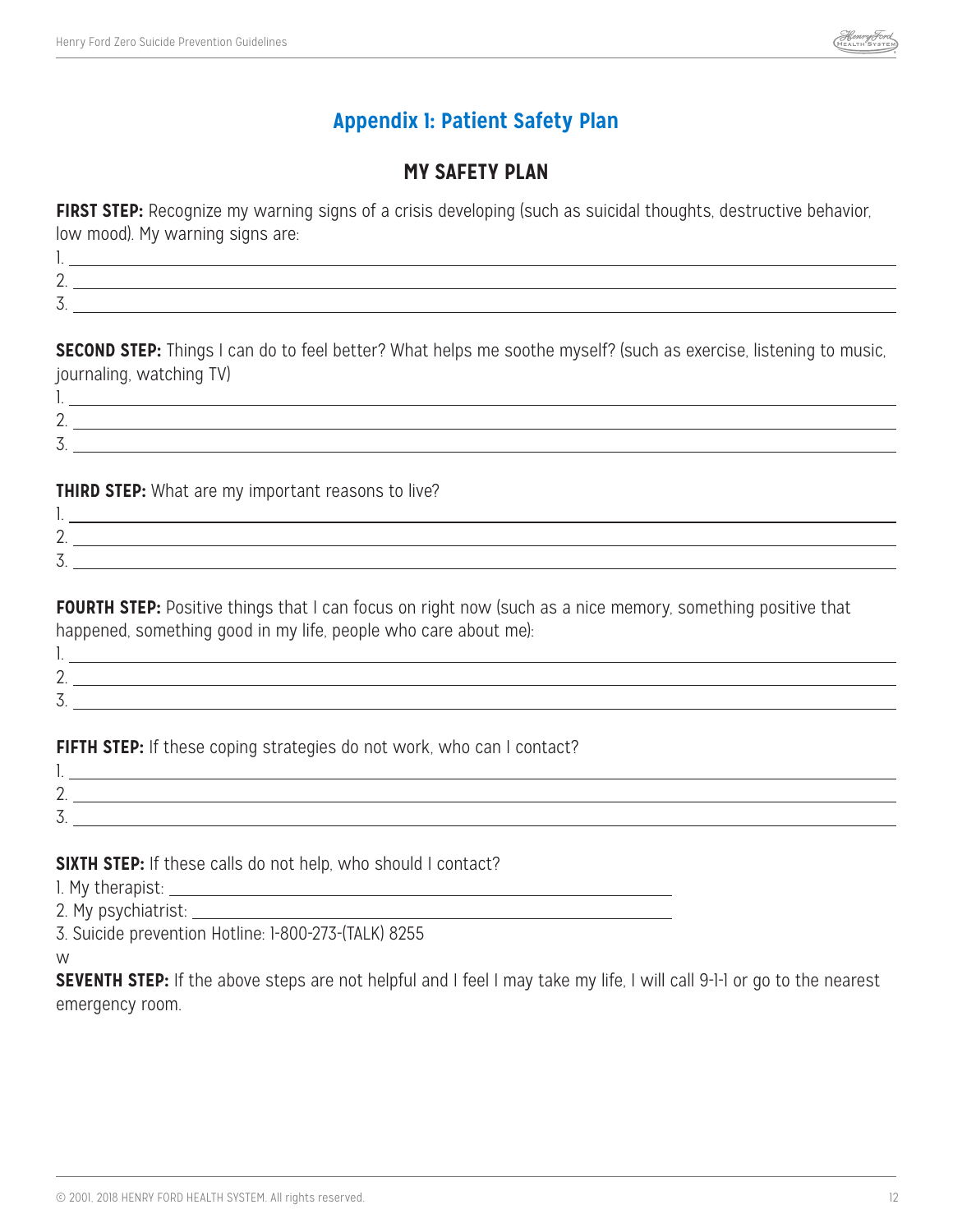

## **Appendix 2: Self-Help Resources**

## **SELF-HELP BOOKS**

#### **ALCOHOL AND SUBSTANCE ABUSE**

Beattie, M. (1997). Codependent no more: How to stop controlling others and start caring for yourself (2nd ed.). Center City, MN: Hazelden Publishers and Educational Services.

Black, C. (1987). It will never happen to me. New York: Ballantine Books.

Ellis, A., & Velten, E. (1992). When AA doesn't work for you: Rational steps to quitting alcohol. New York: Barricade Books, Inc.

Fletcher, A. M. (2001). Sober for good: New solutions for drinking problems: Advice from those who have succeeded. New York: Houghton Mifflin Company.

Gorski, T.T. (1992). The staying sober workbook: A serious solution for the problems of relapse, Revised Edition. Independence, MO: Herald House Independence Press.

Hazelden Foundation. Dual disorders recovery book: A twelve step program for those of us with Addiction and an emotional or psychiatric illness. (1993). Center City, MN: Hazelden Publishers and Educational Services.

Horvath, T. (2003). Sex, drugs, gambling, & chocolate: A workbook for overcoming addictions. Atascadero, CA: Impact Publishers, Inc.

Marshall, S. (2003). Young, sober and free: Experience, strength, and hope for young adults. Center City, MN: Hazelden Publishers and Educational Services.

#### **ANGER MANAGEMENT**

Beck, A.T. (1999). Prisoners of hate: The cognitive basis of anger, hostility, and violence. New York: Harper Collins Publishers.

Enright, R.D. (2001). Forgiveness is a choice: A step-by-step process for resolving anger and restoring hope. Washington DC: American Psychological Association.

Weisinger, H. (1985). Dr. Weisinger's anger work-out book. New York: William Morrow.

#### **ANXIETY**

Anthony, M.M., & Swinson, R.P. (1998). When perfect is not good enough: Strategies for coping with perfectionism. Oakland, CA: Harbinger Publications, Inc.

Benson, H. (2000). The relaxation response (updated and expanded ed.). New York: Whole Care, Avon Books.

Brantley, J. (2003). Calming your anxious mind. Oakland, CA: New Harbinger Publications, Inc.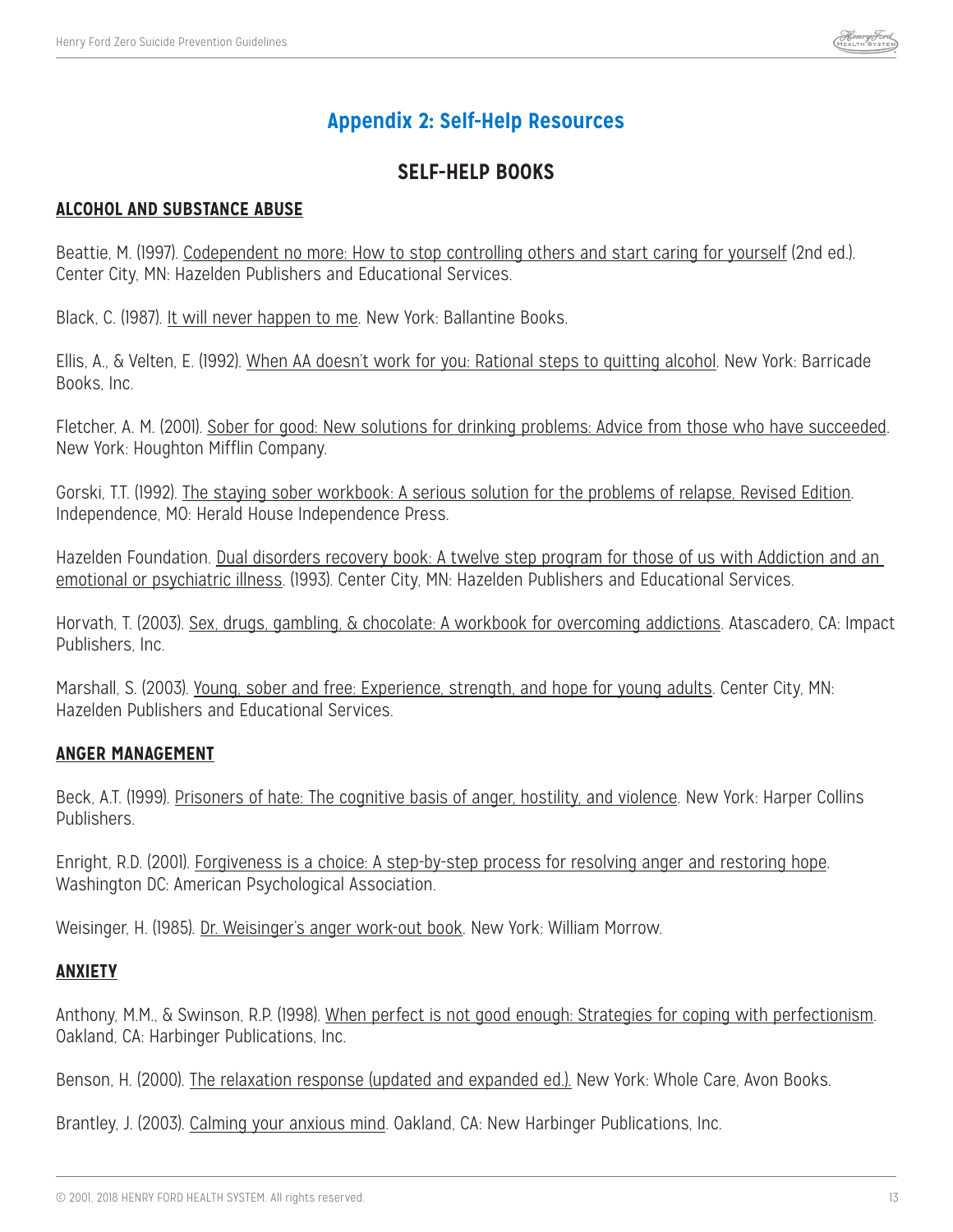Kahn, P., & Doctor, R.M. (2000). *Facing fears: The sourcebook for phobias*, fears, and anxieties. New York: Checkmark Books.

Greenberger, D., & Padesky, C.A. (1995). Mind over mood: Change how you feel by changing the way you think. New York: Guilford Press.

Hallowell, E.M. 1997). Worry: Hope and help for a common condition. New York: Ballantine.

Markway, B.G., Carmin, C.N., Pollard, C.A. & Flynn, T. (1992). Dying of embarrassment: Help for social anxiety and phobia. Oakland, CA: New Harbinger Publications, Inc.

Peurifoy, R.Z. (1988). Anxiety, phobias, & panic: A step-by-step program for regaining control of your life. New York: Warner Books.

Rapee, R.M. (1998). Overcoming shyness and social phobia: A step-by-step guide. Northvale, NJ: Jason Aronson Inc.

Wilson, R.R. (1988). Breaking the panic cycle. Rockville, MD: Anxiety Disorders Association of America.

#### **BIPOLAR DISORDER**

Fieve, R. (1997). Moodswing: Dr. Fieve on depression (2nd revised ed.). New York: Bantam Books.

Jamison-Redfield, K. (1996). Touched with fire: Manic depressive illness and the artistic temperament. New York: Free Press Paperbacks.

Jamison-Redfield, K. (1996). Unquiet mind: A memoir of moods and madness. New York: Vintage Books.

Miklowitz, D.J. (2002). The bipolar disorder survival guide: What you and your family need to know. New York: Guilford Press.

Mondimore, M.D., Francis Mark. (1999). Bipolar disorder: A guide for patients and families. Baltimore, MD: The John Hopkins Press.

#### **DEPRESSION**

Anthony, M.M., & Swinson, R.P. (1998). When perfect is not good enough: Strategies for coping with perfectionism. Oakland, CA: Harbinger Publications, Inc.

Burns, D.D. (1980). Feeling good. New York: William Morrow.

Burns, D.D. (1989). The feeling good handbook. New York: Penguin.

Burns, D.D. (1999). Ten days to self-esteem. New York: Harper Trade.

DePaulo, R. (2001). Understanding depression: What we know and what you can do about it. New York: John Wiley Press.

Ellis, T.E., & Newman, C.F. (1996). Choosing to live: how to defeat suicide through cognitive therapy. Oakland, CA: New Harbinger Publications, Inc.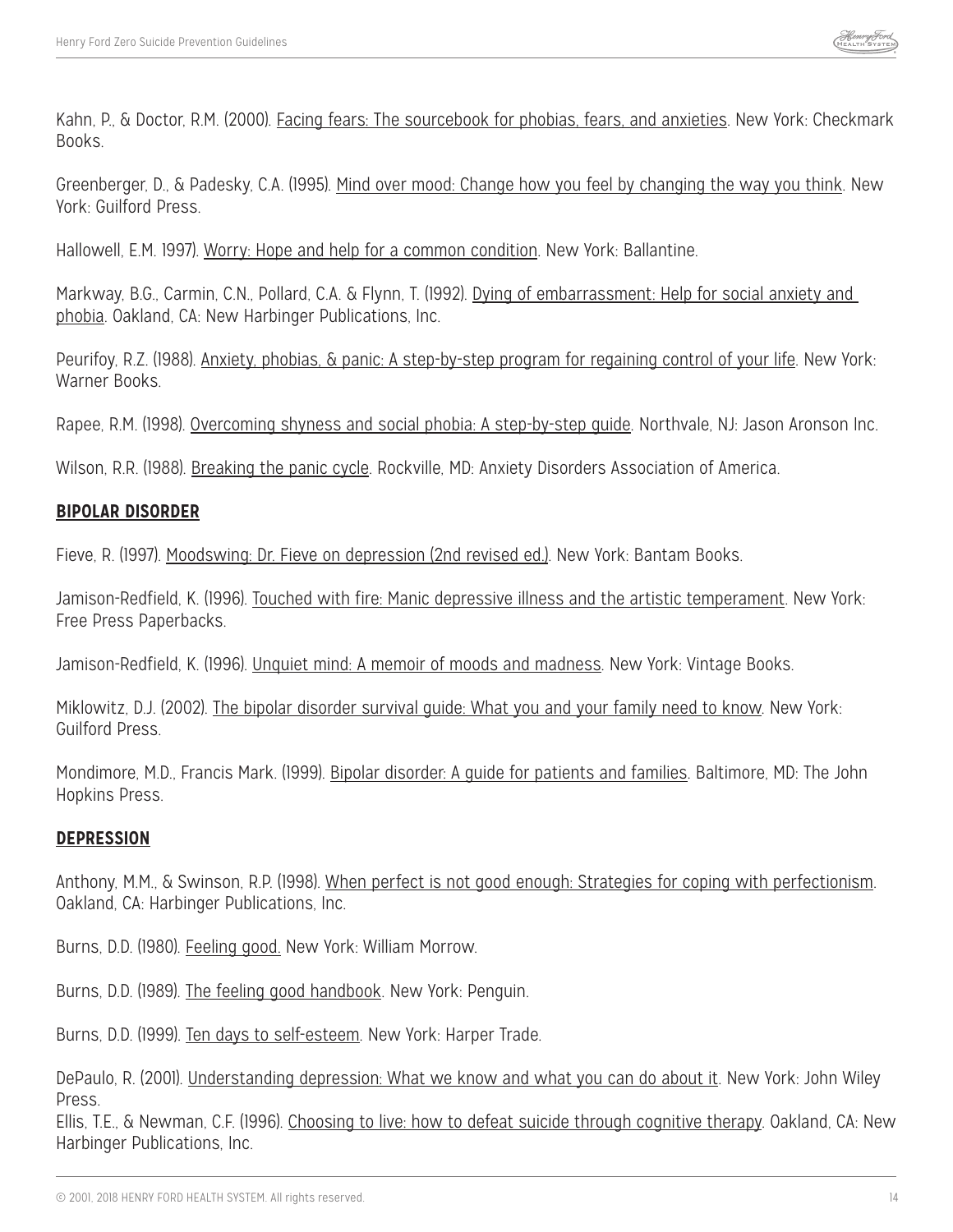Endler, N.S, (1990). Holiday of darkness. Toronto, Ontario: Wall & Thompson, Toronto.

Greenberger, D., & Padesky, C.A. (1995). Mind over mood: Change how you feel by changing the way you think. New York: Guilford Press.

Irwin, C. (1998). Conquering the beast within: How I fought depression and won…and how you can, too. New York: Random House

Jamison-Redfield, K. (1997). Unquiet mind: A memoir of moods and madness. New York: Vintage Books.

Manning, M. (1995). Undercurrents: A therapist's reckoning with depression. San Francisco: Harper.

Wright, J.H. & Basco, M.R. (2001). Getting your life back: The complete quide to recovery from depression. New York: Free Press Paperbacks.

Thase, M.E., & Lang, S.S. (2004). Beating the blues: New approaches to overcoming dysthymia and chronic mild depression. New York: Oxford University Press.

Young, J.E., & Klosko, J.S. (1994). Reinventing your life: The breakthrough program to end negative behavior. New York: A Plume Book.

#### **GRIEF/BEREAVEMENT**

Felber, M. (2000). Finding your way after your spouse dies. Notre Dame, IN: Ave Maria Press.

Hickman, M.W. (1999). Healing after loss: Daily meditations for working through grief. New York: Avon Books.

Kushner, Harold (1981). When bad things happen to good people. New York: Avon Books.

Rando, T.A. (1991). How to go on living when someone you love dies. New York: Bantam Books.

Walton, C. (1996). When there are no words: Finding your way to cope with loss and grief. Oxnard, CA: Pathfinder Publishing of California.

#### **PAIN**

Catalano, E.M. & Hardin, K.N. (1996). The chronic pain control workbook: a step-by-step guide for coping with and overcoming pain. Oakland, CA: New Harbinger Publications.

Caudill, M. (2001). Managing pain before it manages you (revised ed.). New York: Guilford Press.

Jamison, Robert (1996). Learning to master your chronic pain. Sarasota, FL: Professional Resource Press.

#### **SCHIZOPHRENIA**

Mueser, K.T., & Gingerich, (1994). Coping with schizophrenia: A quide for families. Oakland, CA: New Harbinger Publications, Inc.

Torrey, E. Fuller (1995). Surviving schizophrenia: A manual for families. New York: Harper Collins.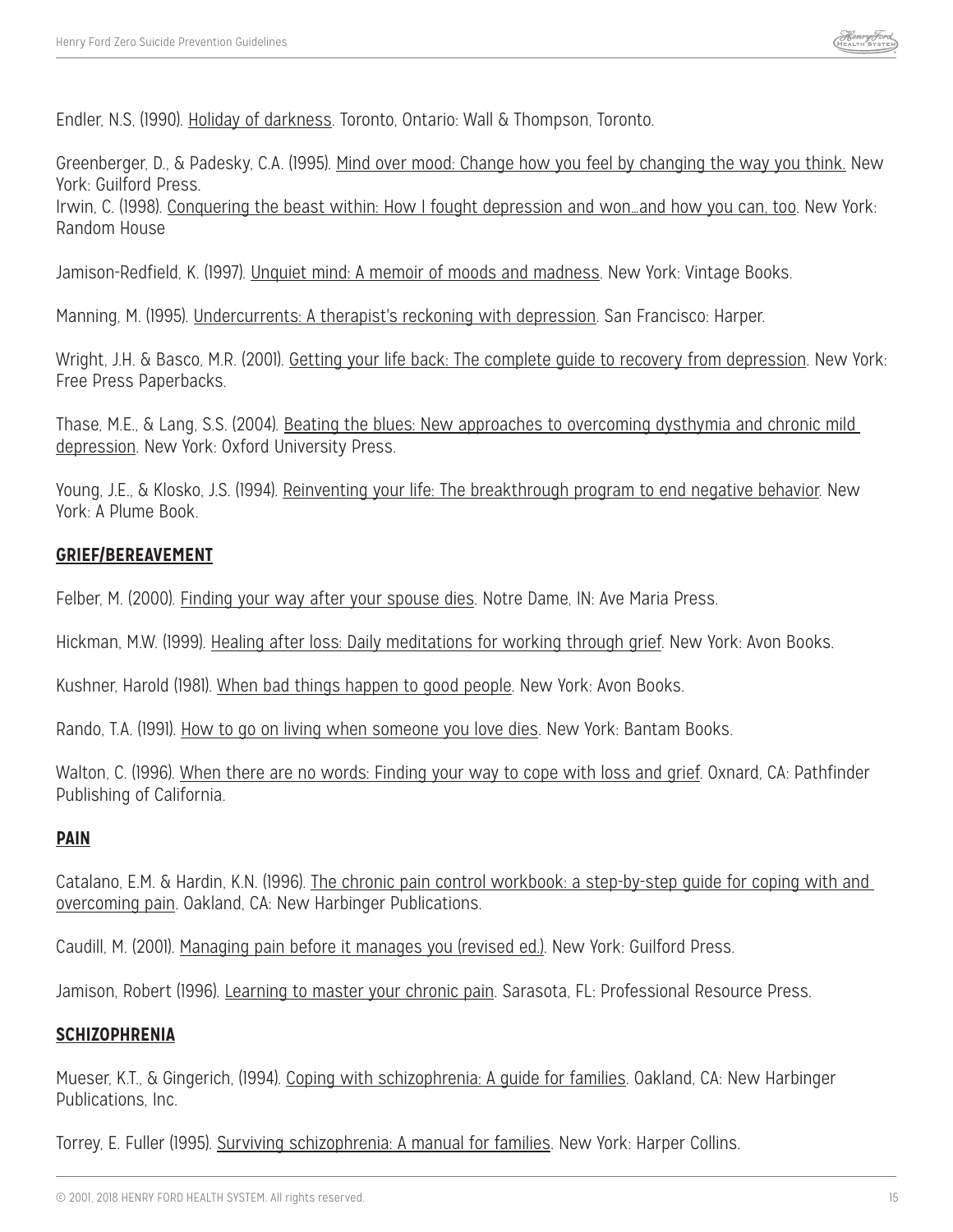

## **Appendix 3: Family Handout**

## **UNDERSTANDING AND HELPING SOMEONE WHO IS SUICIDAL**

#### **Be Aware of the Warning Signs**

There is no "typical" suicide victim. It happens to young and old, rich and poor. Fortunately, there are some common warning signs which, when acted upon, can save lives. Here are some signs to look for.

A suicidal person might be suicidal if he or she:

- Talks about committing suicide
- Has trouble eating or sleeping
- Experiences drastic changes in behavior
- Withdraws from friends and/or social activities or loses interest in hobbies, work, school, etc.
- Prepares for death by making out a will and final arrangements
- Gives away prized possessions
- Has attempted suicide before
- Takes unnecessary risks
- Has had recent severe losses
- Is preoccupied with death and dying
- Loses interest in their personal appearance
- Increases their use of alcohol or drugs

#### **What to Do**

Here are some ways to be helpful to someone who is threatening suicide:

- Be direct. Talk openly and matter-of-factly about suicide. Show interest and support.
- Be willing to listen. Allow expressions of feelings. Accept the feelings.
- Be non-judgmental. Don't debate whether suicide is right or wrong, or feelings are good or bad. Don't lecture on the value of life.
- Don't dare him or her to do it.
- Don't act shocked. This will put distance between you.
- Don't be sworn to secrecy. Seek support.
- Offer hope that alternatives are available but do not offer glib reassurance.
- Take action. Remove means, such as guns or stockpiled pills. Do not return them or tell where the weapons were placed.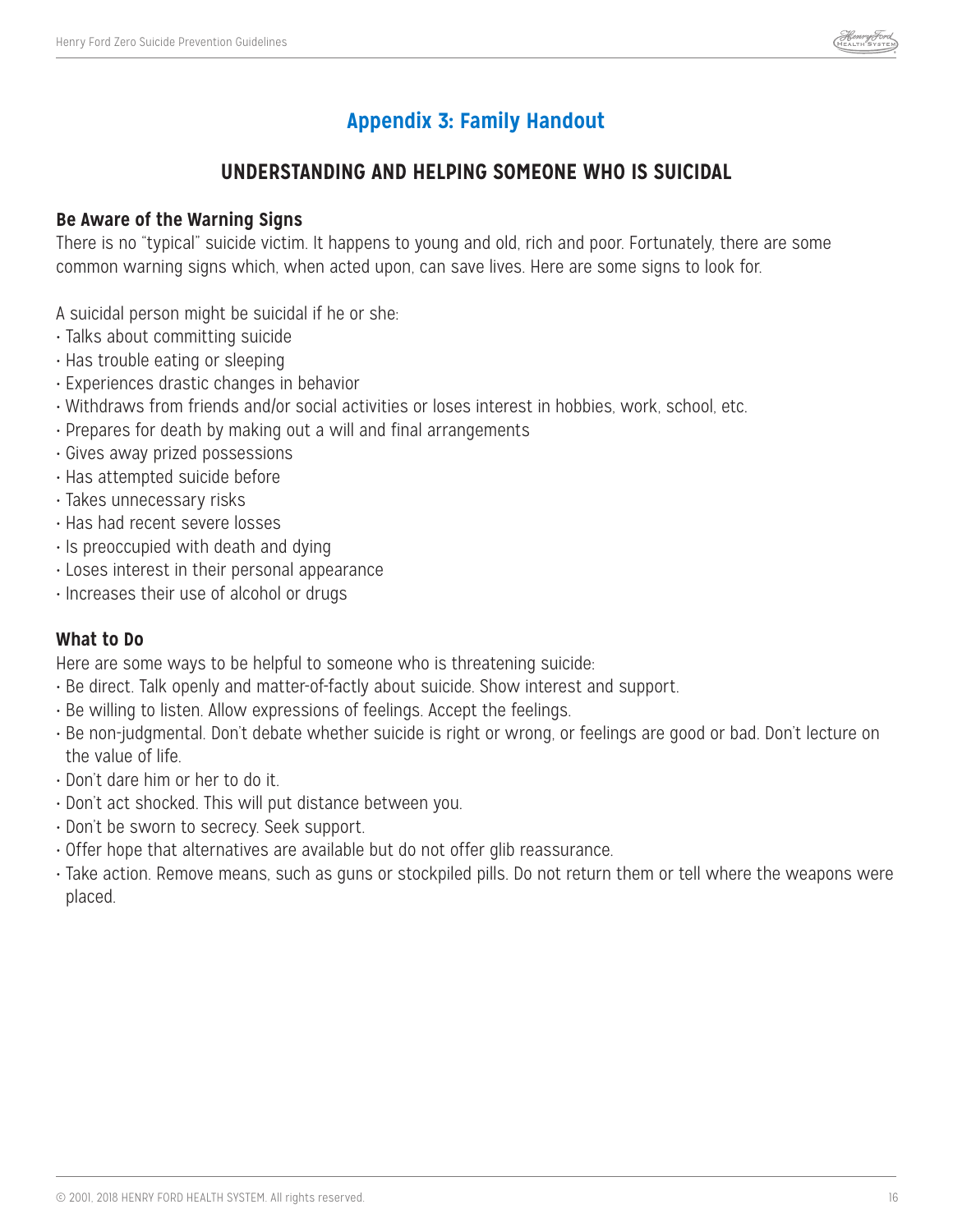

#### **Be Aware of Feelings**

Many people at some time in their lives think about committing suicide. Most decide to live, because they eventually come to realize that the crisis is temporary and death is permanent. On other hand, people having a crisis sometimes perceive their dilemma as inescapable and feel an utter loss of control. These are some of the feelings and things they experience:

- Can't stop the pain
- Can't think clearly
- Can't make decisions
- Can't see any way out
- Can't sleep, eat or work
- Can't get out of depression
- Can't make the sadness go away
- Can't see a future without pain
- Can't see themselves as worthwhile
- Can't get someone's attention
- Can't seem to get control

#### **How to Partner with the Patient's Treatment Team**

- Help monitor symptoms such as depressed mood, suicidal thoughts, ability to sleep and eat, drug and alcohol use.
- Encourage the person to educate themselves about their illness through the use of books and websites.
- Promote the use of community support groups.
- Encourage and monitor compliance with treatment including talking medication as prescribed and keeping therapy appointments.

#### **If the Patient Feels Suicidal, Immediately Contact:**

- 1. The person's doctor or therapist
- 2. The local emergency room
- 3. A suicide prevention or crisis center

*Adapted from the American Association of Suicidology at www.suicidology.org*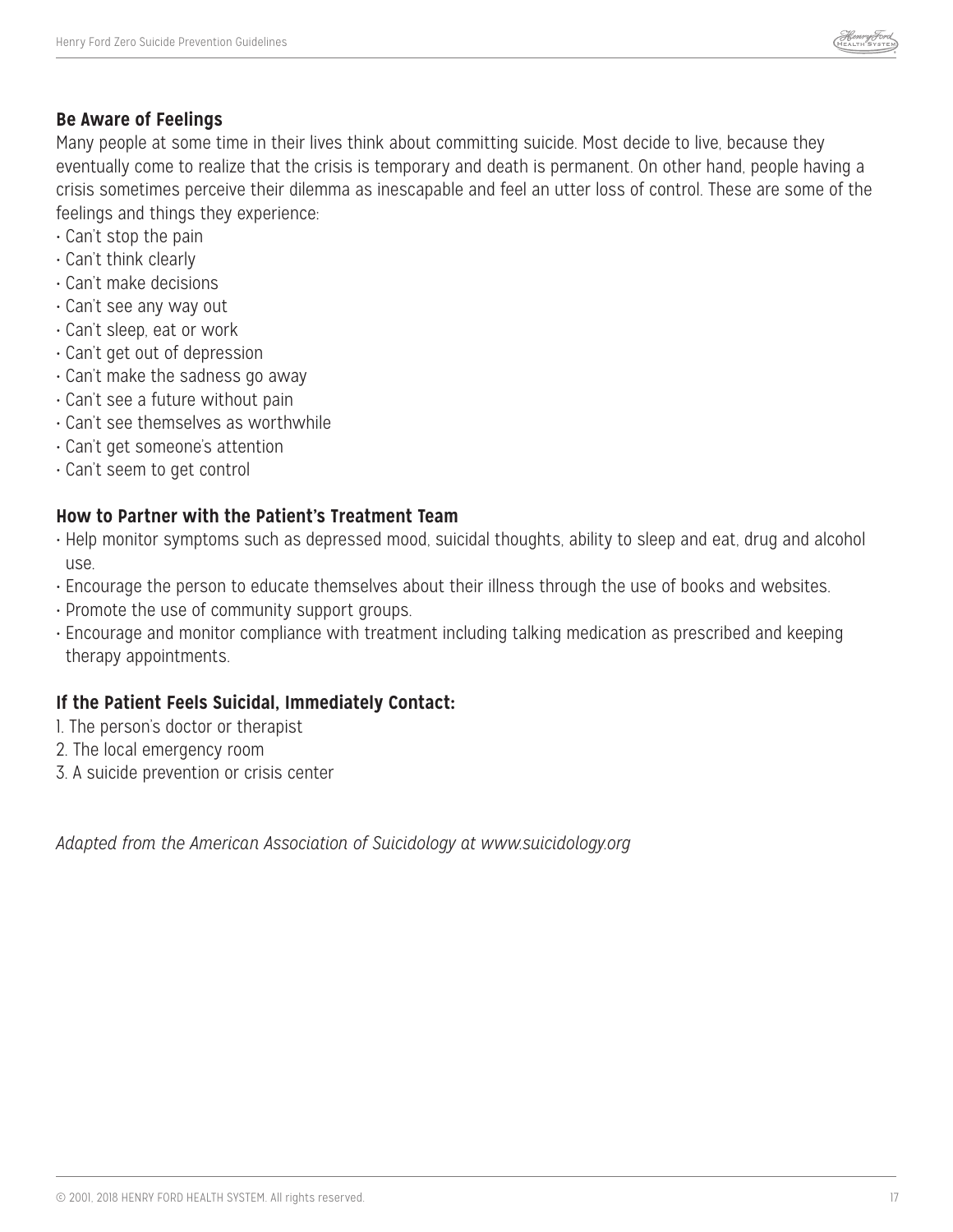

## **Appendix 4: Parent Handout**

## **Suicide: Tips for Parents**

#### **Be aware that the following factors may be a warning or risk for suicide:**

- Depression and other mental health disorders
- Noticeable change in behavior, high anxiety or agitation
- Talking, writing, or communicating about suicide or death
- Inability to sleep
- Buying a gun
- Past suicide attempts or suicidal behaviors
- Substance use (drugs and alcohol)
- Hearing about someone else's suicide

#### **Precautions to take:**

- Remove all weapons including firearms from the home
- Lock up prescription and over the counter medications
- Monitor your teen's behavior more closely
- Ask your teen daily about his/her mood and for the presence of suicidal thoughts
- Screen contacts with problematic peers or others

#### **What to do if your teen feels suicidal:**

- Work with your teen on his/her safety plan
- Contact his/her therapist or psychiatrist
- Call a crisis number (National Crisis Hotline 1-800-273-8255)
- Go to the Emergency Room
- Call 911

*Adapted from the American Association of Suicidology at www.suicidology.org*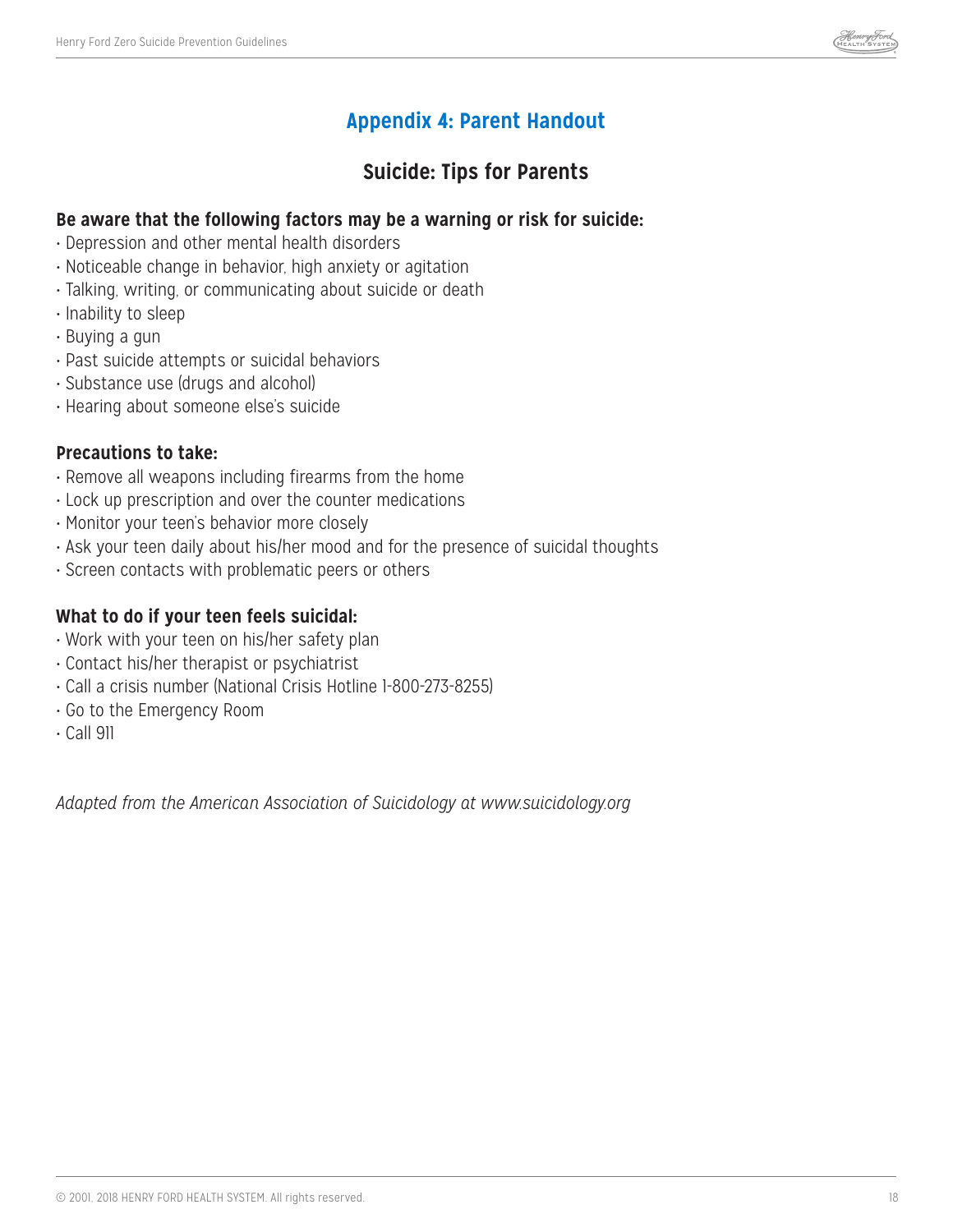

## **Appendix 5: Community Resources**

## **PSYCHIATRIC COMMUNITY RESOURCES**

#### **National Suicide Prevention Lifeline**

#### www.suicidepreventionlifeline.org

Provides free and confidential emotional support to people in suicidal crisis or emotional distress 24 hours a day, 7 days a week, across the United States. The Lifeline is comprised of a national network of over 160 local crisis centers, combining custom local care and resources with national standards and best practices. Call the Lifeline at **1-800-273-TALK (8255**).

#### **Local 24-hour Crisis Lines**

Macomb County Crisis Line: (586) 307-9100 Oakland County Crisis Line: (800) 231-1127 Wayne County Crisis Line: (800) 241-4949 Washtenaw County Crisis Line: (734) 662-2222 UNITED WAY Emergency assistance: Dial #211

#### **24 Hour Crisis Text Line**

#### www.crisistextline.org

Text 741741 when in crisis. Anywhere, anytime. A live, trained crisis counselor receives the text and responds quickly. The crisis counselor helps you move from a hot moment to a cool calm to stay safe and healthy using effective active listening and suggested referral. You can reach out through Facebook Messenger. Using the "Send Message" at facebook.com/crisistextline button will connect you to a live Crisis Counselor.

### **Trans Life Line**

#### www.translifeline.org

FREE hotline for transgender people experiencing a crisis. This includes people who may be struggling with their gender identity and are not sure if they are transgender. If you are not sure if you should call or not, then please call us.

US: 877-565-8860 Canada: 877-330-6366

#### **Veterans Crisis Line**

#### www.veteranscrisisline.net

The Veterans Crisis Line connects veterans in crisis and their families and friends with qualified, caring Department of Veterans Affairs' responders through a confidential hotline, online chat, or text. Veterans and their loved ones can call 1-800-273-8255 and Press 1, chat online, or send a text message to 838255 to receive confidential support 24 hours a day, 7 days a week, 365 days a year. Support for Deaf and hard of hearing individuals is available.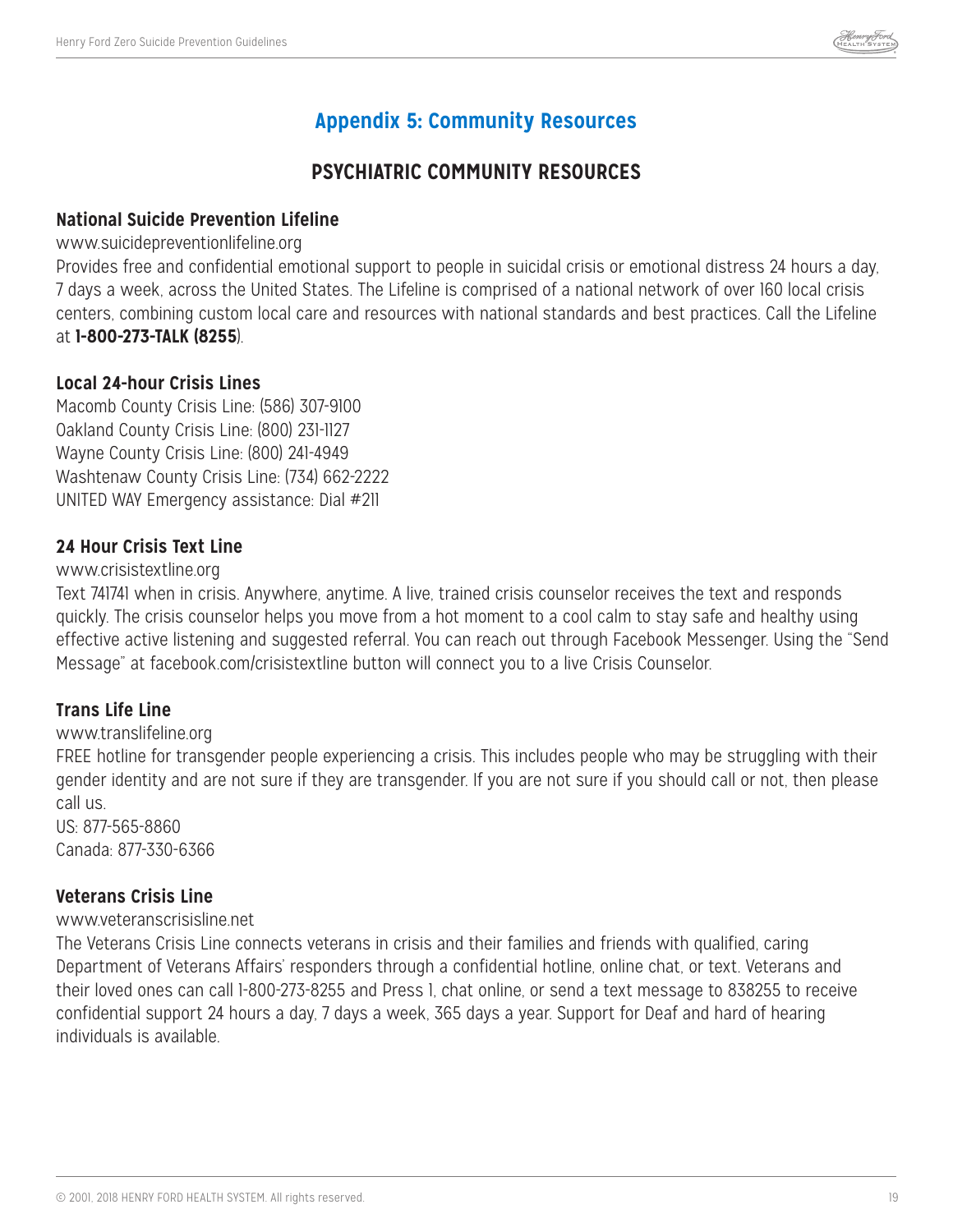

## **Appendix 6: Support Groups**

## **SUPPORT GROUPS**

#### **National Alliance for Mental Health**

www.nami.org

NAMI is offered in thousands of communities across the United States. Through NAMI state organizations and affiliates, NAMI education programs ensure hundreds of thousands of families, individuals and educators get the support and information they need.

Call (800) 950-NAMI, (517) 485-4049 or text "NAMI" to 741741

#### **NAMI Metro (Oakland, Wayne and Macomb Counties)**

www.namimetro.org

NAMI provides excellence in support, education and advocacy as a grassroots volunteer organization dedicated to maximizing the quality of life for all who are impacted by mental illness and eliminating the associated stigma. NAMI will be the most effective resource in support, education and advocacy for all who are impacted by mental illness. **Help Lines: (248) 773-2296 or (248) 277-1500**

- NAMI Metro Novi Family Support Group 2nd Tuesday of every month, 7 p.m. St. John Providence Park Hospital 47601 Grand River Ave., Novi (Heart Institute Center, Conference Room B or E) Contact: (248) 348-7197
- NAMI Metro Royal Oak Family Support Group 3rd Tuesday of every month, 7 p.m. William Beaumont Hospital, 3601 W. 13 Mile Rd., Royal Oak, MI, 48037 Administration Bldg., lower level conference room Contact: (248) 879-5896
- NAMI Metro North Oakland Family Support Group 2nd Wednesday of every month, 7 p.m. Orion Township Library, 825 Joslyn Rd., Orion, MI Contact: (248) 620-0273
- NAMI Metro Eastside Family Support Group 1st and 3rd Monday of every month, 7 p.m. Henry Ford Medical Center – Cottage, Conference Room 1 (1st Floor) 159 Kercheval, Grosse Pointe, MI Contact: Barb (313) 886-8004
- NAMI Metro Downtown Detroit Family Support Group 2nd Saturday of every month, 12:30 p.m. Sacred Heart Activities Building, 3451 Rivard St. Detroit, MI, 48207 Contact: Cynthia (313) 873-9019 or Zoe (313) 784-9391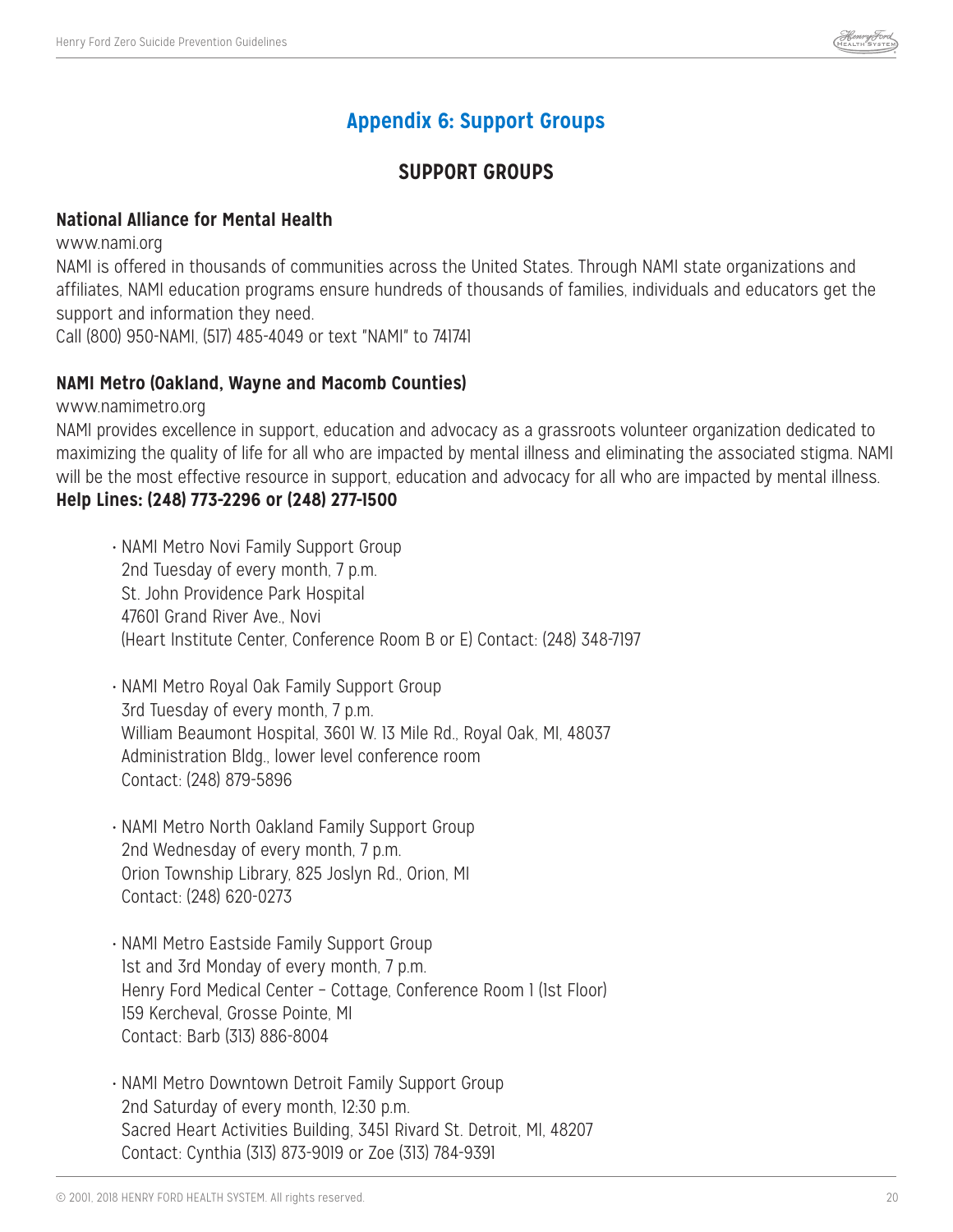

- NAMI Metro Dearborn Family Support Group 2nd & 4th Monday of every month, 6:30 p.m. First Presbyterian Church, 600 N. Brady St., Dearborn, MI Contact: (313) 563-1245 or Shirley (313) 292-3324
- NAMI Metro Wyandotte Family Support Group 3rd Wednesday of every month, 10 a.m. Henry Ford Wayandotte Hospital – Rehab building, 5th Floor Conference Room 5-Allen 2333 Biddle Ave., Wyandotte, MI 48192 Contact: Shirley (313) 292-3324
- NAMI Metro Macomb Family Support Group 2nd Tuesday of every month, 7 p.m. Henry Ford Macomb Hospital Medical Pavilion (4th Floor Conference Rooms 6 & 7) 16151 19 Mile Rd. Clinton Township, MI Contact: Laura (586) 453-7170 or laurac@namimetro.org
- NAMI Metro Rochester Family Support Group 1st Wednesday of every month, 7 p.m. Crittenton Hospital, Room 2E Second Floor 1101 W. University Drive, Rochester, MI Contact: terriandsue@gmail.com
- NAMI Metro Farmington Hills Connection Peer-Led Recovery Support Group 1st & 3rd Thursday of every month, 7 p.m. Botsford Hospital – Zieger Administration & Education Center Classroom A/B 28050 Grand River Ave., Farmington Hills, MI Contact: Tina (313) 570-1289
- NAMI Metro Southfield Connection Peer-Led Recovery Support Group 1st & 3rd Tuesday of every month, 7 p.m. St. John Providence Hospital Medical Building 8th Floor, Room 8-C 22250 Providence Drive, Southfield, MI Contact: NatashaE@namimetro.org
- NAMI Metro Macomb Connection Peer-Led Recovery Support Group 2nd Tuesday of every month, at 7 p.m. Henry Ford Macomb Hospital Medical Pavilion (4th Floor, Conference Room 4 & 5) 16151 19 Mile Rd. Clinton Township, MI Contact: Barb (810) 908-1404 or barbw@namimetro.org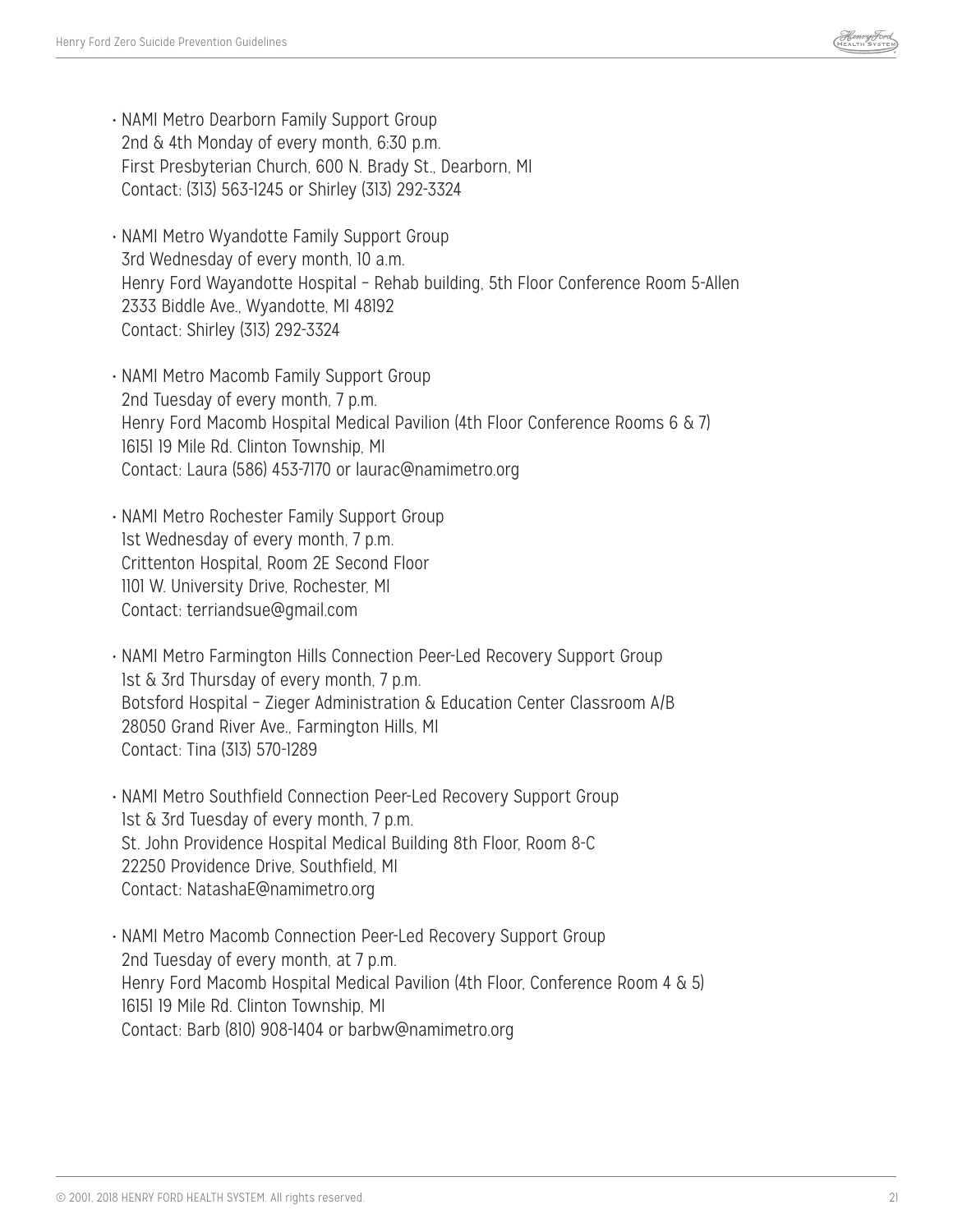

## **Appendix 7: Caring/Comfort Cards - Inpatient**

## **RECENT HOSPITAL DISCHARGE CARD**



#### **HENRY FORD KINGSWOOD HOSPITAL**

<Date>

Dear <First Name> <Last Name>,

We wanted to check in with you as you continue your journey of wellness. We know that it can be hard to navigate at times and that change can be hard when leaving the hospital. We want you to know that we are here for you should you need continued help or support.

Please reach out to us should you find yourself in a moment of crisis or in need of other resources. Our team is always here to support you on this journey we started together.

Be well,

Your Team at Kingswood